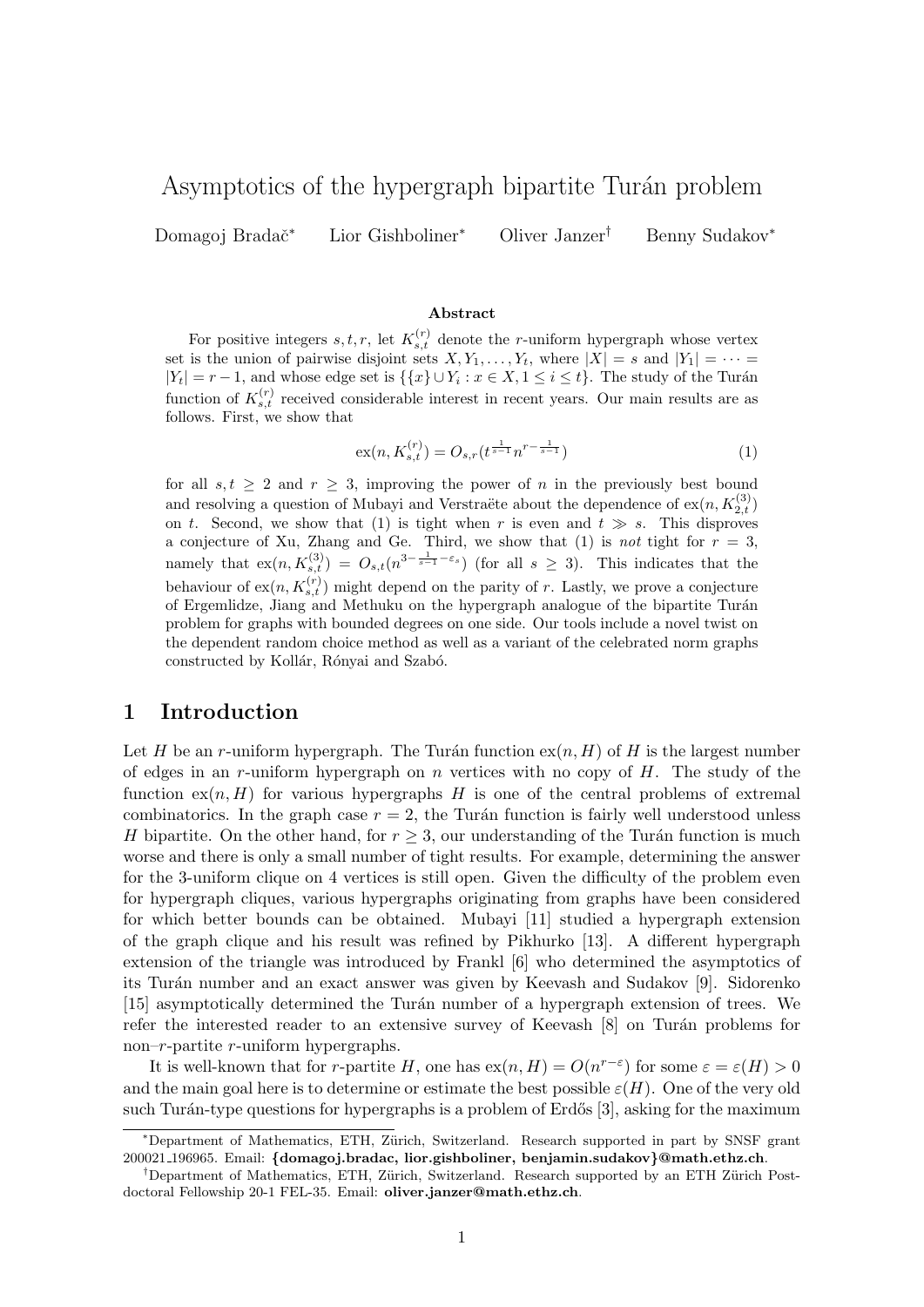number  $f_r(n)$  of edges in an r-uniform hypergraph on n vertices which does not have four distinct edges A, B, C, D satisfying  $A \cup B = C \cup D$  and  $A \cap B = C \cap D = \emptyset$ . Note that in this problem forbidden hypergraphs originate quite naturally from a four-cycle. Erdős in particular asked whether  $f_r(n) = O(n^{r-1})$ . This was answered affirmatively by Füredi [\[7\]](#page-13-7), who showed that  $f_r(n) \leq 3.5\binom{n}{r-1}$  $\binom{n}{r-1}$ . Mubayi and Verstraëte [\[12\]](#page-13-8) extended Erdős's question by considering the following family of  $r$ -uniform hypergraphs which generalize complete bipartite graphs: for positive integers  $r, s, t$ , let  $K_{s,t}^{(r)}$  denote the r-uniform hypergraph whose vertex set consists of disjoint sets  $X, Y_1, \ldots, Y_t$ , where  $|X| = s$  and  $|Y_1| = \cdots = |Y_t| = r - 1$ , and whose edge set is  $\{\{x\} \cup Y_i : x \in X, 1 \leq i \leq t\}$ . Note that  $K_{s,t}^{(r)}$  is r-partite and for  $r = 2$ ,  $K_{s,t}^{(2)}$  is just the  $s \times t$  complete bipartite graph. Observe that the edges of  $K_{2,2}^{(r)}$  $2,2$  form a configuration  $A, B, C, D$  as in the definition of  $f_r(n)$ . Hence,  $f_r(n) \leq \text{ex}(n, K_{2,2}^{(r)})$  (this is in fact an equality for  $r = 3$ ). Mubayi and Verstraëte [\[12\]](#page-13-8) proved that  $\operatorname{ex}(n, K_{2,2}^{(r)}) \leq 3 {n \choose r}$  $r_{r-1}^{(n)}$  +  $O(n^{r-2})$ , improving the constant in Füredi's result. Pikhurko and Verstraëte [\[14\]](#page-13-9) improved the coefficient of  $\binom{n}{n}$  $\binom{n}{r-1}$  further. It remains open whether  $\operatorname{ex}(n, K_{2,2}^{(r)}) = (1 + o(1))\binom{n-1}{r-1}$  $_{r-1}^{n-1}$ ), as conjectured by Füredi. That  $\binom{n-1}{r-1}$  $\binom{n-1}{r-1}$  is a lower bound can be seen by considering the star, i.e. the hypergraph consisting of all edges containing a fixed vertex.

Mubayi and Verstraëte [\[12\]](#page-13-8) initiated the study of  $ex(n, K_{s,t}^{(3)})$  for general  $s, t$ , and proved that  $ex(n, K_{s,t}^{(3)}) \leq C_{s,t} n^{3-1/s}$  as well as that  $ex(n, K_{s,t}^{(3)}) \geq c_t n^{3-2/s}$  for  $t > (s-1)!$ . For small values of s, they obtained more accurate estimates. Namely, for  $s = 3$ , they improved their bound to  $\operatorname{ex}(n, K_{3,t}^{(3)}) \leq C_t n^{13/5}$ , while for  $s = 2$ , they showed that  $\operatorname{ex}(n, K_{2,t}^{(3)}) \leq t^4 {n \choose 2}$  $\binom{n}{2}$ and that  $ex(n, K_{2,t}^{(3)}) \geq \frac{2t-1}{3}$  $rac{(-1)}{3}$  $\binom{n}{2}$  $n \choose 2$  for infinitely many *n*. They further asked to determine the correct dependence of  $ex(n, K_{2,t}^{(3)})$  on t. Ergemlidze, Jiang and Methuku [\[4\]](#page-13-10) improved the upper bound to  $ex(n, K_{2,t}^{(3)}) \leq (15t \log t + 40t)n^2$ , leaving a log t gap from the lower bound of  $\Omega(tn^2)$ . For  $r > 3$ , little is known. Ergemlidze, Jiang and Methuku found a construction showing  $ex(n, K_{2,t}^{(4)}) = \Omega(tn^3)$ . Xu, Zhang and Ge [\[16,](#page-13-11) [17\]](#page-13-12) proved a tight bound on  $ex(n, K_{s,t}^{(r)})$ when s is much larger than t, using a standard application of the random algebraic method of Bukh [\[2\]](#page-12-0).

Our first result, Theorem [1.1,](#page-1-0) achieves two goals. First, it resolves the problem of Mubayi and Verstraëte by proving that  $ex(n, K_{2,t}^{(3)}) = \Theta(tn^2)$ . And second, it improves the upper bound of [\[12\]](#page-13-8) on  $ex(n, K_{s,t}^{(3)})$  for every s and t by reducing the exponent of n from  $3-\frac{1}{s}$  $\frac{1}{s}$  to  $3 - \frac{1}{s-1}$ . We also obtain an analogous result for every  $r \geq 3$ . The proof of this bound relies on a new weighted variant of the dependent random choice method (see [\[5\]](#page-13-13) for a description of the technique and a brief history).

<span id="page-1-0"></span>**Theorem 1.1.** For any  $s, t \geq 2$  and  $r \geq 3$  there is a constant  $C_s$  depending only on s such that

$$
\operatorname{ex}(n, K_{s,t}^{(r)}) \le C_s t^{\frac{1}{s-1}} n^{r - \frac{1}{s-1}}.
$$

In particular,

$$
\textnormal{ex}(n, K_{2,t}^{(3)}) \leq C t n^2
$$

for some absolute constant C.

Our next result shows that, somewhat surprisingly, the bound in Theorem [1.1](#page-1-0) is tight in terms of both n and t if the uniformity r is even and  $t \gg s$ . Our construction uses as building blocks a variation of the norm graphs, introduced by Kollár, Rónyai and Szabó [\[10\]](#page-13-14), which might be of independent interest.

<span id="page-1-1"></span>**Theorem 1.2.** For any positive integers  $s \geq 2$  and k, there is a positive constant  $c = c(k, s)$ such that for every integer  $t > (s - 1)!$ , if n is sufficiently large, then

$$
\operatorname{ex}(n, K_{s,t}^{(2k)}) \ge ct^{\frac{1}{s-1}} n^{2k - \frac{1}{s-1}}.
$$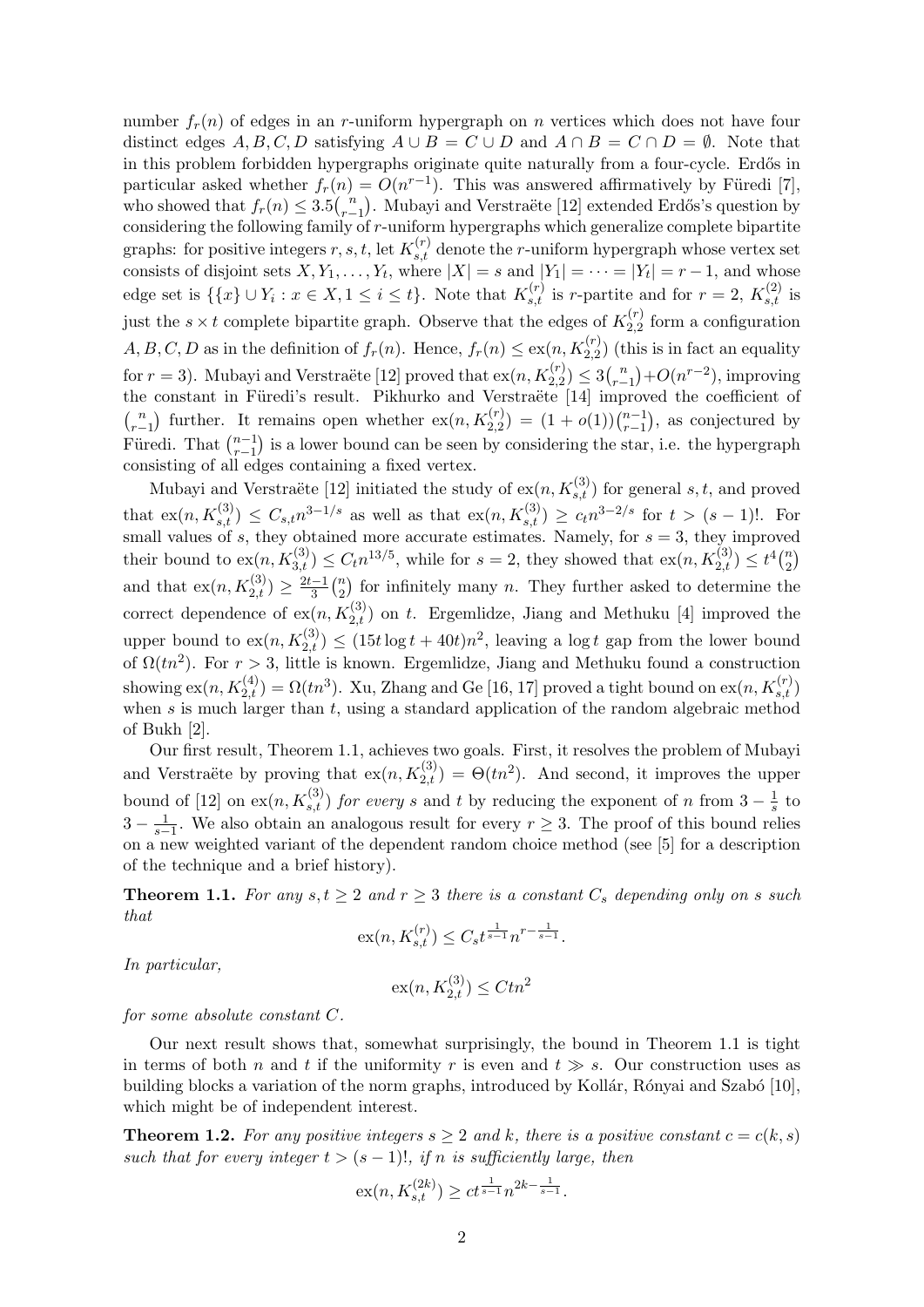By combining Theorems [1.1](#page-1-0) and [1.2,](#page-1-1) we see that  $\operatorname{ex}(n, K_{s,t}^{(r)}) = \Theta_{r,s}(t^{\frac{1}{s-1}}n^{r-\frac{1}{s-1}})$  if  $r \geq 4$  is even and  $t > (s-1)!$ . (Here and elsewhere in the paper,  $\Theta_{r,s}$  means that the implied constants can depend on r and s.) In the special case  $s = 2$ , this gives  $ex(n, K_{2,t}^{(r)}) = \Theta_r(tn^{r-1})$  for even  $r \geq 4$ . This partially answers a question of Ergemlidze, Jiang and Methuku [\[4\]](#page-13-10), who asked to determine the dependence of  $\exp(n, K_{2,t}^{(r)})$  on t. Also, Theorem [1.2](#page-1-1) disproves a conjecture of Xu, Zhang and Ge [\[17,](#page-13-12) Conjecture 5.1] which stated that  $\exp(n, K_{s,t}^{(r)}) = \Theta_{r,s,t}(n^{r-2/s})$  for all  $2 \leq s \leq t$ .

It is natural to ask whether the bound in Theorem [1.1](#page-1-0) is tight for odd uniformities as well. Our next theorem shows that this is *not* the case for  $r = 3$ . This indicates that, perhaps surprisingly, the parity of  $r$  may play a role.

<span id="page-2-0"></span>**Theorem 1.3.** For any  $s \geq 3$ , there exists some  $\varepsilon > 0$  such that for any t,

$$
\mathrm{ex}(n, K_{s,t}^{(3)}) \leq C_{s,t} n^{3 - \frac{1}{s-1} - \varepsilon}.
$$

Theorems [1.2](#page-1-1) and [1.3](#page-2-0) together show that  $\exp(n, K_{s,t}^{(r)})/n^{r-1}$  has a different order of magnitude for even  $r \geq 4$  and for  $r = 3$ . Indeed, for even r the function  $\exp\left(\frac{n}{K_{s,t}}\right)/n^{r-1}$  is asymptotically  $\Theta_{r,s,t}(n^{1-\frac{1}{s-1}})$ , assuming  $s \ll t$ , while for  $r=3$  this function is smaller by at least a factor of  $n^{\varepsilon}$ . This contradicts a claim made in the concluding remarks of [\[4\]](#page-13-10) (see [\[4,](#page-13-10) Proposition 1]), where it was stated that  $ex(n, K_{s,t}^{(r)}) \leq O_{r,s,t}(n^{r-3}) \cdot ex(n, K_{s,t}^{(3)})$ . One can check that the proof suggested in [\[4\]](#page-13-10) is incorrect. Moreover, as we now see, the statement itself is disproved by Theorems [1.2](#page-1-1) and [1.3.](#page-2-0)

It would be very interesting to determine if Theorem [1.3](#page-2-0) can be extended to all odd uniformities r. If so, then this would be a rare example of an extremal problem where the answer depends on the parity of the uniformity. (See [\[9\]](#page-13-3) for another hypergraph Turán problem where the extremal construction depends heavily on number theoretic properties of the parameters.) The first open case is  $r = 5$ : is it true that  $ex(n, K_{s,t}^{(5)}) = O(n^{5 - \frac{1}{s-1} - \varepsilon})$ ?

We end with some results for a more general family of hypergraphs. Let  $G$  be a bipartite graph with an ordered bipartition  $(X, Y), Y = \{y_1, \ldots, y_m\}$ . Following [\[4\]](#page-13-10), we define  $G_X^{(r)}$  $X,Y$ to be the r-uniform hypergraph whose vertex set consists of disjoint sets  $X, Y_1, \ldots, Y_m$ ,  $|Y_1| = \cdots = |Y_m| = r - 1$ , and whose edge set is  $\{\{x\} \cup Y_i : \{x, y_i\} \in E(G)\}\)$ . Note that if  $G = K_{s,t}$  with X being the part of size s and Y being the part of size t, then  $G_{X,Y}^{(r)} = K_{s,t}^{(r)}$ . Ergemlidze, Jiang and Methuku  $[4]$  asked whether it is true that if all vertices in Y have degree at most 2 in G, then  $ex(n, G_{X,Y}^{(r)}) = O(n^{r-1})$  where the implied constant depends only on  $G$  and  $r$ . Here we resolve this conjecture in greater generality.

<span id="page-2-1"></span>**Theorem 1.4.** Let  $s \geq 2$ ,  $r \geq 3$  and let G be a bipartite graph with an ordered bipartition  $(X, Y)$  such that every vertex in Y has degree at most s. Then  $ex(n, G_{X,Y}^{(r)}) \leq Cn^{r-\frac{1}{s-1}}$  where C only depends on G and r.

Note that Theorem [1.2](#page-1-1) shows that this bound can be attained whenever  $r$  is even.

Finally, we consider the hypergraph  $G_{X,Y}^{(r)}$  when  $G = C_{2t}$  is the cycle of length 2t. Let us write  $C_{2t}^{(r)}$  $2t^{(r)}$  for this hypergraph. In an unpublished work, Jiang and Liu showed that  $\Omega_r(tn^{r-1}) \leq \mathrm{ex}(n, C_{2t}^{(r)}) \leq O_r(t^5n^{r-1}).$  The lower bound is obtained by taking all edges which contain one of  $t-1$  vertices. This hypergraph has cover number  $t-1$ , so it cannot contain  $C_{2t}^{(r)}$  $2t^{(r)}$ , which has cover number t. Ergemlidze, Jiang and Methuku [\[4\]](#page-13-10) improved the upper bound to  $\exp(n, C_{2t}^{(r)}) \leq O_r(t^2 (\log t) n^{r-1})$ . We determine the correct dependence on t.

<span id="page-2-2"></span>**Theorem 1.5.** For every  $t \geq 2$  and  $r \geq 3$ , we have that  $\operatorname{ex}(n, C_{2t}^{(r)}) = \Theta_r(t n^{r-1})$ .

The rest of the paper is organized as follows. In Section [2,](#page-3-0) we prove a general result which implies Theorems [1.1,](#page-1-0) [1.4](#page-2-1) and [1.5.](#page-2-2) In Section [3,](#page-6-0) we prove Theorem [1.2.](#page-1-1) In Section [4,](#page-8-0) we prove Theorem [1.3.](#page-2-0) In Section [5,](#page-12-1) we give some concluding remarks.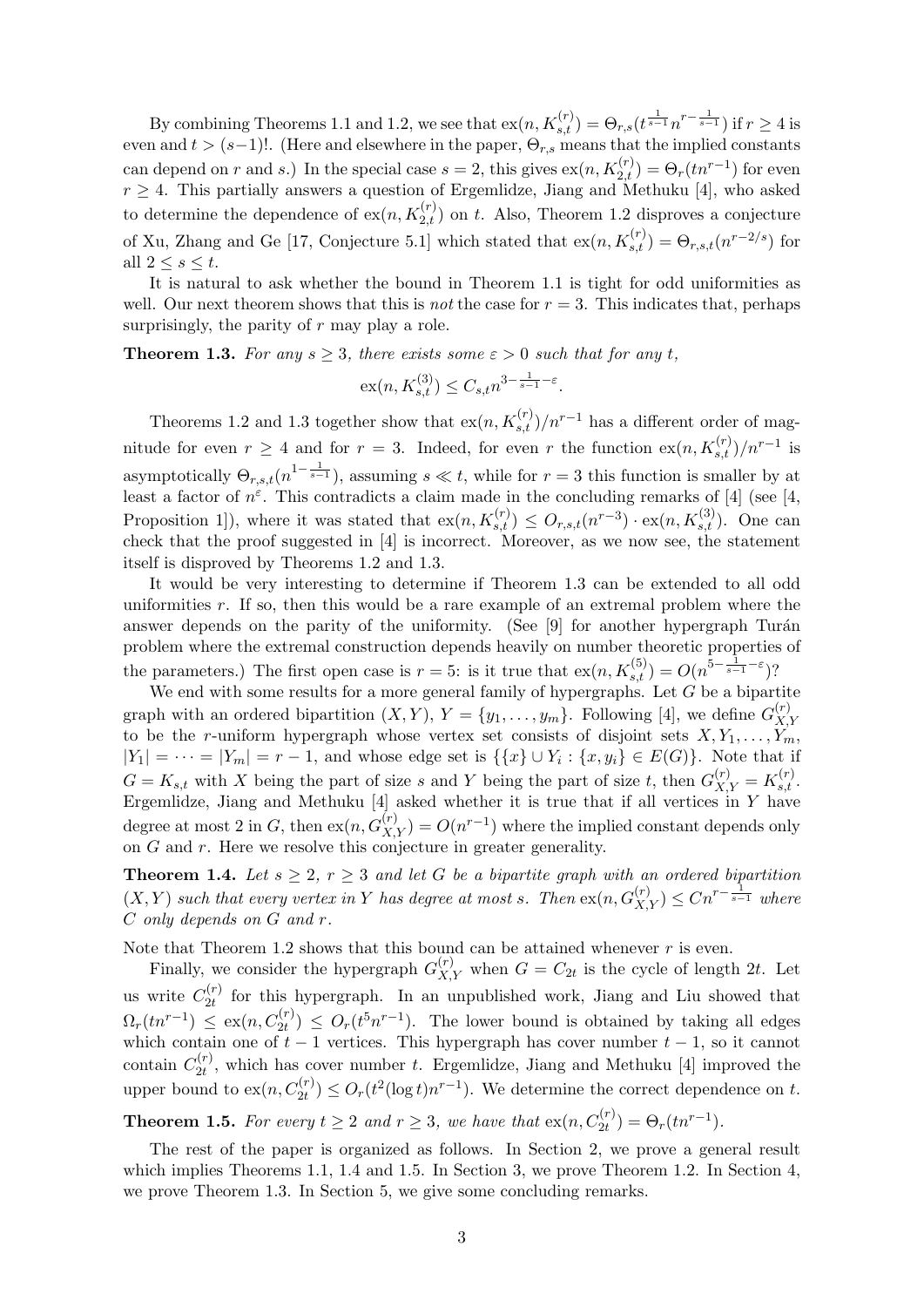## <span id="page-3-0"></span>2 Upper bounds

In what follows, for an r-uniform hypergraph G and a set  $S = \{v_1, \ldots, v_{r-1}\} \subset V(\mathcal{G})$ , we write  $d_G(S)$  or  $d_G(v_1, \ldots, v_{r-1})$  for the number of vertices  $v_r \in V(\mathcal{G})$  such that  $v_1v_2 \ldots v_r \in E(\mathcal{G})$ . We omit the subscript when the hypergraph is clear. Given a vertex  $v \in V(G)$ , the link hypergraph of v (with respect to G) is the  $(r-1)$ -uniform hypergraph containing all  $(r-1)$ sets which together with  $v$  form an edge in  $\mathcal{G}$ .

**Definition 2.1.** In an r-uniform hypergraph G, we call a set  $S \subset V(G)$  t-rich if there are sets  $T_1, T_2, \ldots, T_t \subset V(G)$  of size  $r-1$  such that  $S, T_1, \ldots, T_t$  are pairwise disjoint and  ${u} \cup T_i \in E(G)$  for every  $u \in S$  and  $i \in [t]$ .

Note that if G has any t-rich set of size s, then it contains  $K_{s,t}^{(r)}$  as a subgraph.

<span id="page-3-1"></span>**Theorem 2.2.** Let  $\alpha > 1$  be a real number and let  $r \geq 3$ ,  $s \geq 2$ , t and n be positive integers. Then there is a constant  $C$  which depends only on s such that the following holds. If  $G$  is an n-vertex r-uniform hypergraph with at least  $C\alpha^{\frac{1}{s-1}}t^{\frac{1}{s-1}}n^{r-\frac{1}{s-1}}$  hyperedges, then there is a set  $A\subset V(G)$  of size at least  $\alpha^{\frac{1}{s-1}}t^{\frac{1}{s-1}}n^{1-\frac{1}{s-1}}$  (and at least s) such that the proportion of t-rich sets of size s in A is at least  $1 - \alpha^{-1}$ .

Observe that the conclusion of this theorem implies that G contains  $K_{s,t}^{(r)}$  as a subgraph, so Theorem [1.1](#page-1-0) follows immediately (by taking  $\alpha = 2$ , for example). Moreover, as we will see shortly, Theorem [2.2](#page-3-1) also implies Theorems [1.4](#page-2-1) and [1.5](#page-2-2) fairly easily.

The proof of Theorem [2.2](#page-3-1) uses a novel variant of the dependent random choice method. The rough idea is to choose random vertices  $v_2, v_3, \ldots, v_r \in V(G)$  and take A to be the set of  $v_1 \in V(G)$  such that  $v_1v_2 \ldots v_r \in E(G)$ . However, we add two major twists to this. Firstly, we only put into A those vertices  $v_1$  for which  $d(v_2, \ldots, v_r) = \max_i d(v_1, \ldots, v_{i-1}, v_{i+1}, \ldots, v_r)$ . Secondly, the vertices  $v_2, \ldots, v_r$  are not chosen uniformly at random, but with probability proportional to  $1/d(v_2, \ldots, v_r)$ .

**Proof of Theorem [2.2.](#page-3-1)** Choose C such that  $C \geq 4s$  and  $\frac{C^{s-1}((r-1)!)^s}{2^{s}r^s\log s}$  $\frac{T((r-1)!)^s}{2^s r! s^s} - r^2 \ge 1$ . Since  $s \ge 2$ , C can be chosen to be independent from r. Let  $\overline{\mathcal{G}}$  be an *n*-vertex r-uniform hypergraph with  $e(\mathcal{G}) \geq C\alpha^{\frac{1}{s-1}}t^{\frac{1}{s-1}}n^{r-\frac{1}{s-1}}.$  Let

$$
D = \frac{C}{2} \alpha^{\frac{1}{s-1}} t^{\frac{1}{s-1}} n^{1-\frac{1}{s-1}}.
$$

By successively deleting all edges containing a set of size  $r-1$  which lies in less than D edges, we obtain a subhypergraph  $\mathcal{G}'$  (on the same vertex set) with  $e(\mathcal{G}') \geq e(\mathcal{G}) - n^{r-1}D \geq e(\mathcal{G})/2$ such that for every set  $S \subset V(\mathcal{G})$  of size  $r-1$ , we have either  $d_{\mathcal{G}'}(S) = 0$  or  $d_{\mathcal{G}'}(S) \geq D$ . For the rest of the proof, we let  $d(S) := d_{\mathcal{G}'}(S)$  for every set S of size  $r - 1$ .

For distinct vertices  $v_2, \ldots, v_r \in V(G')$ , let

$$
A_{v_2,\dots,v_r} = \{v_1 \in V(\mathcal{G}') : v_1v_2\dots v_r \in E(\mathcal{G}'), d(v_2,\dots,v_r) = \max_i (d(v_1,\dots,v_{i-1},v_{i+1},\dots,v_r))\}
$$

and let  $a(v_2,...,v_r) = |A_{v_2,...,v_r}|$ .

Define

$$
p = \sum_{\substack{v_2,\dots,v_r:\\d(v_2,\dots,v_r)>0}} \frac{D}{n^{r-1}d(v_2,\dots,v_r)}.
$$

By the definition of  $\mathcal{G}'$ , if  $d(v_2,\ldots,v_r) > 0$ , then  $d(v_2,\ldots,v_r) \geq D$ , so we have  $p \leq 1$ . Let us define a random set  $\mathbf{A} \subset V(\mathcal{G}')$  as follows. With probability  $1 - p$ , we let  $\mathbf{A} = \emptyset$ . With probability p, we choose a random  $(r-1)$ -tuple  $(\mathbf{v}_2,\ldots,\mathbf{v}_r)$  of distinct vertices in  $\mathcal{G}'$  in a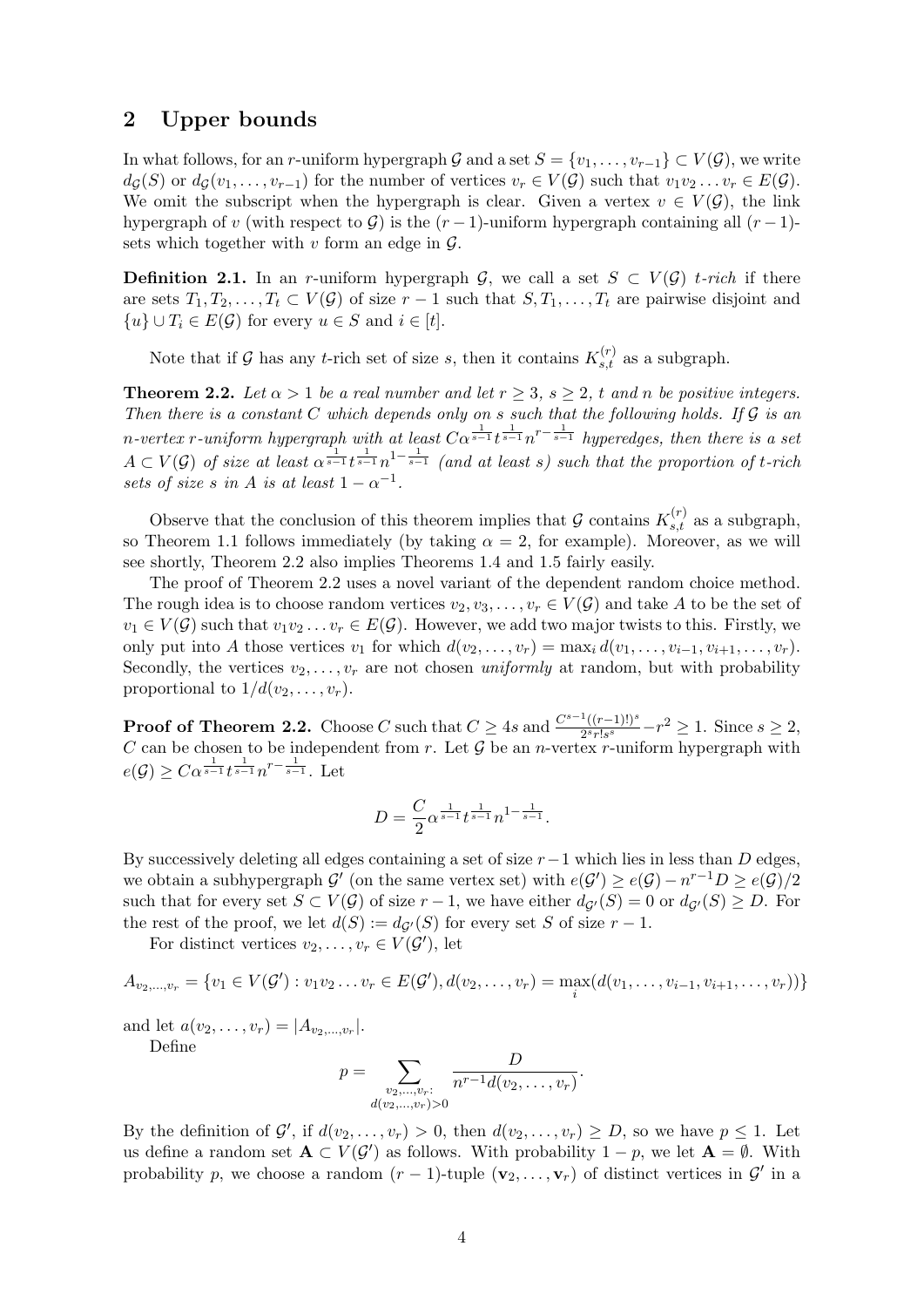way that the probability that  $\mathbf{v}_i = v_i$  for every i is  $\frac{D}{n^{r-1}d(v_2,...,v_r)}$  if  $d(v_2,...,v_r) > 0$  and 0 otherwise. Set  $\mathbf{A} = A_{\mathbf{v}_2,\dots,\mathbf{v}_r}$ .

$$
Claim 1. \sum_{v_2,\ldots,v_r} a(v_2,\ldots,v_r) \geq (r-1)!e(\mathcal{G}').
$$

*Proof of Claim 1.* For any  $e \in E(\mathcal{G}')$ , there are at least  $(r-1)!$  ordered r-tuples  $(v_1, \ldots, v_r)$ such that  $e = v_1v_2...v_r$  and  $d(v_2,...,v_r) = \max_i(d(v_1,...,v_{i-1},v_{i+1},...,v_r))$ . For any such *r*-tuple, we have  $v_1 \in A_{v_2,...,v_r}$ .

$$
Claim 2. \mathbb{E}[|\mathbf{A}|^{s}] \ge \frac{((r-1)!)^{s}}{r!}D^{s}.
$$

*Proof of Claim 2.* Using Hölder's inequality for three functions with parameters  $p_1 = s$ ,  $p_2 = s, p_3 = s/(s-2)$ , we get

$$
\left(\sum \frac{a(v_2,\ldots,v_r)^s}{d(v_2,\ldots,v_r)}\right)\left(\sum d(v_2,\ldots,v_r)\right)\left(\sum 1\right)^{s-2}\geq \left(\sum a(v_2,\ldots,v_r)\right)^s,
$$

where each sum is over all  $(r-1)$ -tuples of distinct vertices  $(v_2, \ldots, v_r)$  with  $d(v_2, \ldots, v_r) > 0$ . Hence,

$$
\sum \frac{a(v_2,\ldots,v_r)^s}{d(v_2,\ldots,v_r)} \geq \frac{(\sum a(v_2,\ldots,v_r))^s}{n^{(r-1)(s-2)}\sum d(v_2,\ldots,v_r)},
$$

so

$$
\mathbb{E}[\vert \mathbf{A} \vert^{s}] = \sum \frac{D}{n^{r-1}d(v_2, \dots, v_r)} a(v_2, \dots, v_r)^s \ge \frac{D}{n^{(r-1)(s-1)}} \frac{\left(\sum a(v_2, \dots, v_r)\right)^s}{\sum d(v_2, \dots, v_r)}
$$
  
\n
$$
\ge \frac{D}{n^{(r-1)(s-1)}} \frac{((r-1)!e(\mathcal{G}')^s)}{r!e(\mathcal{G}')^s} = \frac{((r-1)!)^s D}{r!n^{(r-1)(s-1)}} e(\mathcal{G}')^{s-1}
$$
  
\n
$$
\ge \frac{((r-1)!)^s D}{r!n^{(r-1)(s-1)}} (Dn^{r-1})^{s-1} = \frac{((r-1)!)^s}{r!} D^s,
$$

where the second inequality used Claim 1.

*Claim 3.* Let  $u_1, u_2, \ldots, u_s, v_2, \ldots, v_{r-1}$  be distinct vertices in  $\mathcal{G}'$ . Then the probability that  $u_1, u_2, \ldots, u_s \in \mathbf{A}$  and  $\mathbf{v}_i = v_i$  for all  $2 \leq i \leq r - 1$  is at most  $D/n^{r-1}$ .

*Proof of Claim 3.* Assume that  $v_r \in V(G')$  is such that  $u_j \in A_{v_2,...,v_r}$  for each  $j \in [s]$ . Then in particular  $u_1v_2v_3\ldots v_r \in E(\mathcal{G}')$  and  $d(v_2, v_3, \ldots, v_r) \geq d(u_1, v_2, \ldots, v_{r-1})$ . Clearly, there are at most  $d(u_1, v_2, \ldots, v_{r-1})$  choices for  $v_r$  satisfying these two properties, and for each such choice, the probability that  $\mathbf{v}_i = v_i$  for all  $2 \leq i \leq r$  is  $\frac{D}{n^{r-1}d(v_2,v_3,...,v_r)} \leq \frac{D}{n^{r-1}d(u_1,v_2,...,v_{r-1})}$ . Hence, summing over all possibilities for  $v_r$  proves the claim.

*Claim 4.* Let  $u_1, u_2, \ldots, u_s$  and  $v_2$  be distinct vertices in  $\mathcal{G}'$ . Then the probability that  $u_1, \ldots, u_s \in \mathbf{A}$  and  $\mathbf{v}_2 = v_2$  is at most  $D/n^2$ .

Proof of Claim 4. This follows from Claim 3 and the union bound over all choices for  $v_3, \ldots, v_{r-1}.$ 

*Claim 5.* Suppose that  $u_1, u_2, \ldots, u_s$  are distinct vertices in  $\mathcal{G}'$  such that  $\{u_1, \ldots, u_s\}$  is not t-rich in  $\mathcal{G}'$ . Then the probability that  $u_j \in \mathbf{A}$  for every  $j \in [s]$  is at most  $\frac{(r-1)^2(t-1)D}{n^2}$ .

*Proof of Claim 5.* Since  $\{u_1, \ldots, u_s\}$  is not *t*-rich, the common intersection of the link hypergraphs of  $u_1, \ldots, u_s$  does not contain a matching of size t. Hence, there is a set  $T \subset$  $V(G')$  of size at most  $(r-1)(t-1)$  with the property that whenever  $u_jv_2 \ldots v_r \in E(G')$  for every  $j \in [s]$ , we have  $v_i \in T$  for some  $2 \leq i \leq r$ . Therefore, if  $u_j \in A$  for every  $j \in [s]$ , then  $\mathbf{v}_i \in T$  for some  $2 \leq i \leq r$ . By Claim 4, the probability that  $u_j \in \mathbf{A}$  for every  $j \in [s]$ and  $\mathbf{v}_2 \in T$  is at most  $|T|D/n^2$ . By symmetry, for any fixed  $2 \leq i \leq r$ , the probability that  $u_j \in \mathbf{A}$  for every  $j \in [s]$  and  $\mathbf{v}_i \in T$  is also at most  $|T|D/n^2$ . The claim follows.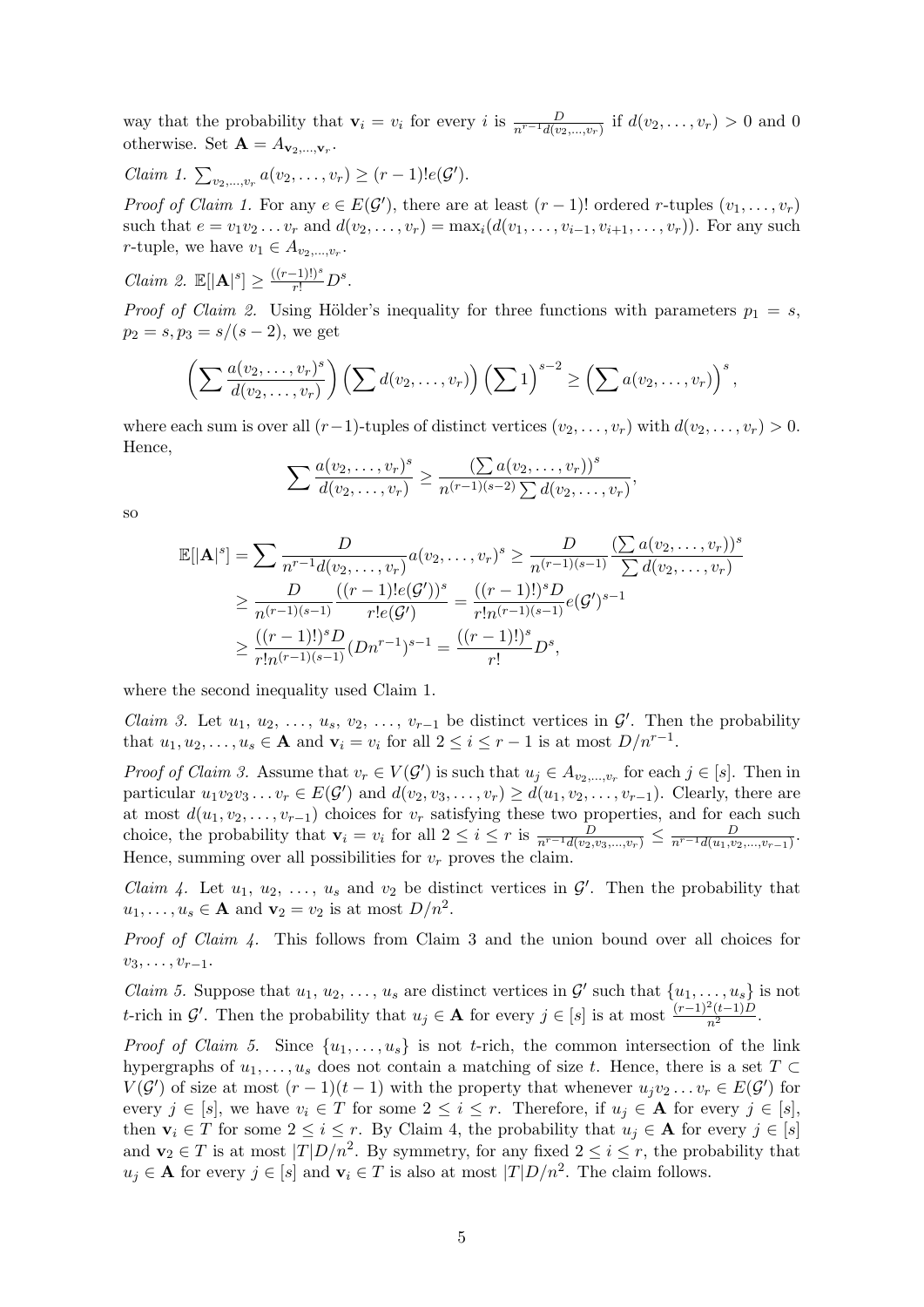Let **b** be the number of sets of size s in **A** which are not t-rich. It follows from Claim 5 that  $\mathbb{E}[\mathbf{b}] \leq {n \choose s}$  $\sum_{s=0}^{n} \frac{(r-1)^2(t-1)D}{n^2} \leq r^2 t D n^{s-2}$ . By Claim 2 and since  $D \geq 4s$ ,  $\mathbb{E}[|\mathbf{A}|^s \mathbb{1}(|\mathbf{A}| \geq s)] \geq$  $\mathbb{E}[|{\bf A}|^{s}] - s^{s} \ge \frac{((r-1)!)^{s}}{r!}D^{s} - s^{s} \ge \frac{((r-1)!)^{s}}{2r!}D^{s}$ , so using that  $\binom{x}{s}$  $s<sup>x</sup>$ <sub>s</sub> $\geq (x/s)<sup>s</sup>$  for  $x \geq s$ , we have  $_{\mathbb{E}} \left[ \left/ | \mathbf{A} | \right. \right]$  $\left[ \begin{matrix} \vert {\bf A} \vert \ s \end{matrix} \right] \geq \mathbb{E} \left[ \begin{pmatrix} \vert {\bf A} \vert \ s \end{pmatrix} \right]$ s  $\left[\ln(|\mathbf{A}| \geq s)\right] \geq \mathbb{E}[|\mathbf{A}|^s \mathbb{1}(|\mathbf{A}| \geq s)]/s^s \geq \frac{((r-1)!)^s}{\ln s}$  $rac{-1)!}{r!2s^s}D^s.$ 

Hence,

$$
\mathbb{E}\left[\binom{|\mathbf{A}|}{s} - \alpha \mathbf{b}\right] \ge \frac{((r-1)!)^s}{r!2s^s}D^s - \alpha r^2tDn^{s-2} = \left(\frac{((r-1)!)^s}{r!2s^s}D^{s-1} - \alpha r^2tn^{s-2}\right)D
$$

$$
= \left(\frac{C^{s-1}((r-1)!)^s}{2^sr!s^s} - r^2\right)\alpha tn^{s-2}D \ge \alpha tn^{s-2}D \ge \alpha \frac{s}{s-1}t^{\frac{s}{s-1}}n^{s-\frac{s}{s-1}}.
$$

 $s^{(A)}$  $\left(-\alpha \mathbf{b} \geq \alpha^{\frac{s}{s-1}} t^{\frac{s}{s-1}} n^{s-\frac{s}{s-1}}$ . Then  $|\mathbf{A}| \geq s$ , It follows that there is an outcome for which  $\binom{|\mathbf{A}|}{s}$  $|\mathbf{A}| \ge \alpha^{\frac{1}{s-1}} t^{\frac{1}{s-1}} n^{1-\frac{1}{s-1}}$  and the proportion of t-rich sets of size s in **A** is at least  $1-\alpha^{-1}$ , as desired. П

It is now not hard to deduce Theorem [1.4](#page-2-1) and Theorem [1.5.](#page-2-2)

**Proof of Theorem [1.4.](#page-2-1)** We may assume that there is a vertex in Y of degree exactly s in G (else, we can replace s by a smaller number). Let  $t = |V(G_{X,Y}^{(r)})|$  and let  $\alpha = t^s$ . Let C be the constant provided by Theorem [2.2](#page-3-1) and let  $C' = C\alpha^{\frac{1}{s-1}}t^{\frac{1}{s-1}}$ . Note that  $C'$  is a constant that depends only on  $G$  and  $r$ .

Let G be an *n*-vertex r-uniform hypergraph with at least  $C'n^{r-\frac{1}{s-1}}$  edges. By Theo-rem [2.2,](#page-3-1) there is a set  $A \subset V(G)$  of size at least  $\alpha^{\frac{1}{s-1}}t^{\frac{1}{s-1}}n^{1-\frac{1}{s-1}}$  such that the proportion of t-rich sets in A is at least  $1 - \alpha^{-1}$ . Note that then  $|A| \ge t \ge |X|$ . Moreover, the proportion  ${s^{(X)}_s}^{-1}$ , so A has a subset A' of size |X| in which of t-rich sets in A is greater than  $1 - {|\mathbf{X}| \choose s}$ all s-sets are t-rich. This implies that G contains  $G_{X,Y}^{(r)}$  as a subgraph. Indeed, using that  $t = |V(G_{X,Y}^{(r)})|$ , we can construct a copy of  $G_{X,Y}^{(r)}$  by embedding X arbitrarily into A' and then embedding the sets  $Y_1, \ldots, Y_m$  from the definition of  $G_{X,Y}^{(r)}$  greedily one by one.  $\Box$ 

**Proof of Theorem [1.5.](#page-2-2)** The lower bound was justified in the paragraph before the statement of the theorem, so it is enough to prove the upper bound. Let  $C$  be the constant provided by Theorem [2.2](#page-3-1) with  $s = 2$ , and let G be an *n*-vertex *r*-uniform hypergraph with at least  $100Crtn^{r-1}$  edges. By Theorem [2.2](#page-3-1) applied with  $\alpha = 100$ ,  $s = 2$  and rt in place of t, there is a set  $A \subset V(G)$  of size at least 100rt such that the proportion of rt-rich sets of size 2 in A is at least  $99/100$ .

We claim that there is a set  $A' \subset A$  of size at least 4t such that for each  $u \in A'$ , the number of  $v \in A'$  for which  $\{u, v\}$  is rt-rich is at least  $3|A'|/4$ . Indeed, let  $A_0 = A$  and, recursively for every i:

- if there is some  $u \in A_i$  such that the number of vertices  $v \in A_i$  for which  $\{u, v\}$  is rt-rich is less than  $3|A_i|/4$ , then choose such a vertex and let  $A_{i+1} = A_i \setminus \{u\}$ ,
- else terminate the process and let  $A' = A_i$ .

Clearly, we obtain a set A' such that for each  $u \in A'$ , the number of  $v \in A'$  for which  $\{u, v\}$ is rt-rich is at least  $3|A'|/4$ ; we just need to show that  $|A'| \geq 4t$ . If  $|A'| < 4t$ , then we have deleted at least  $|A|/2$  vertices which implies that there were at least  $\frac{|A|}{2} \cdot (|A|/8-1) > \frac{1}{100} {|\overline{A}| \choose 2}$  $\binom{A}{2}$ pairs in A which are not rt-rich. This is a contradiction, so indeed  $|A'| \geq 4t$ .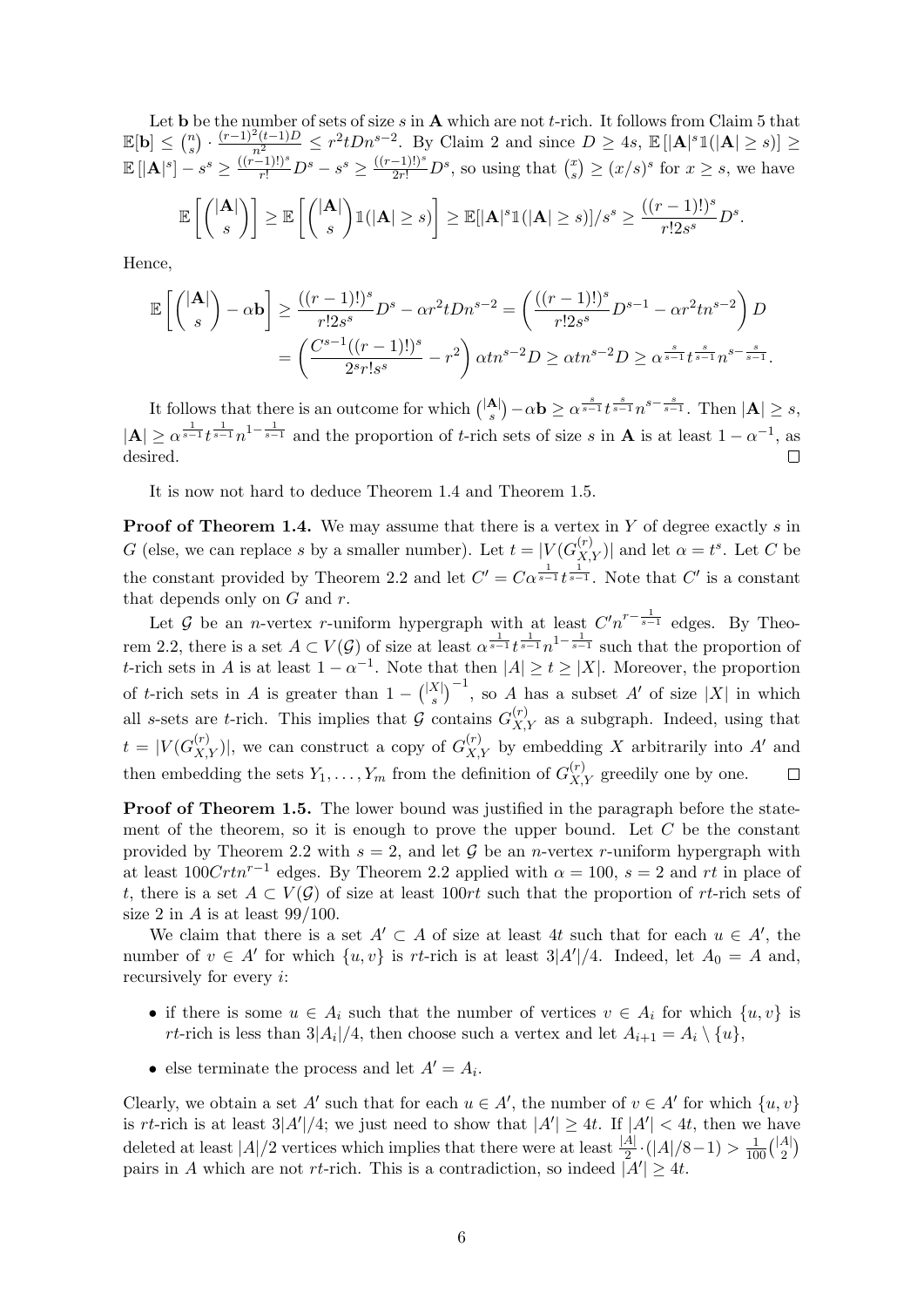Observe that for any  $v, v' \in A'$ , there are at least  $|A'|/2 \geq 2t$  vertices  $u \in A'$  such that the pairs  $\{u, v\}$  and  $\{u, v'\}$  are rt-rich. We can now greedily find distinct vertices  $x_1, x_2, \ldots, x_t$ in A' such that  $\{x_1, x_2\}$ ,  $\{x_2, x_3\}$ , ...,  $\{x_t, x_1\}$  are rt-rich pairs. Since  $|V(C_{2t}^{(r)})|$  $\binom{r}{2t}$  | =  $rt$ , we can greedily find pairwise disjoint sets  $Y_1, \ldots, Y_t$  in  $V(\mathcal{G}) \setminus \{x_1, \ldots, x_t\}$  such that  $\{x_i\} \cup$  $Y_i, \{x_{i+1}\} \cup Y_i \in e(\mathcal{G})$  for all  $i \in [t]$ , where we let  $x_{t+1} = x_1$ . Hence,  $\mathcal{G}$  contains  $C_{2t}^{(r)}$  $\binom{r}{2t}$  as a subgraph, completing the proof.

#### <span id="page-6-0"></span>3 Lower bounds

In this section we prove Theorem [1.2.](#page-1-1) The key ingredient is the following lemma.

<span id="page-6-1"></span>**Lemma 3.1.** Let A and B be two disjoint sets of size n. Assume that there exist pairwise edge-disjoint bipartite graphs  $G_1, G_2, \ldots, G_m$  with parts A and B such that for any distinct vertices  $x_1, x_2, \ldots, x_s \in A \cup B$ , there are fewer than t vertices  $y \in A \cup B$  for which there exists  $i \in [m]$  (that may depend on y) with  $x_1y, x_2y, \ldots, x_sy \in E(G_i)$ . Let  $e = \sum_{i=1}^m e(G_i)$ . Then

$$
\mathrm{ex}(2kn, K_{s,t}^{(2k)}) \ge e^k/m.
$$

**Proof.** Let  $X_1, X_2, \ldots, X_{2k}$  be pairwise disjoint sets of size n. For every  $1 \leq p \leq m$ , we define a 2k-partite 2k-uniform hypergraph  $\mathcal{G}(p)$  with parts  $X_1, X_2, \ldots, X_{2k}$  as follows. For  $x_1 \in X_1, \ldots, x_{2k} \in X_{2k}$ , we let  $x_1x_2 \ldots x_{2k}$  be a hyperedge in  $\mathcal{G}(p)$  if and only if there exist  $1 \leq i_1, i_2, \ldots, i_k \leq m$  such that  $i_1 + \cdots + i_k \equiv p \mod m$  and for each  $1 \leq \ell \leq k$ , we have  $x_{2\ell-1}x_{2\ell} \in E(G_{i_\ell}),$  where  $X_{2\ell-1}$  is identified with A and  $X_{2\ell}$  is identified with B. Now clearly,  $|\bigcup_{p=1}^m E(\mathcal{G}(p))| = |\bigcup_{i=1}^m E(G_i)|^k = e^k$ . Hence, there exists some p for which  $e(\mathcal{G}(p)) \geq e^k/m$ .

It is therefore sufficient to prove that  $\mathcal{G}(p)$  is  $K_{s,t}^{(2k)}$ -free for every p. Suppose otherwise. By symmetry, we may assume that there are distinct vertices  $x_{1,1}, \ldots, x_{1,s} \in X_1, x_{\alpha,\beta} \in X_\alpha$ for all  $2 \le \alpha \le 2k$  and  $1 \le \beta \le t$  such that  $x_{1,i}x_{2,\beta}x_{3,\beta} \ldots x_{2k,\beta} \in E(G)$  for each  $1 \le i \le s$ and  $1 \leq \beta \leq t$ . Clearly, for each  $2 \leq \ell \leq k$  and  $1 \leq \beta \leq t$ , there is a unique  $i_{\ell}(\beta) \in [m]$  such that  $x_{2\ell-1,\beta}x_{2\ell,\beta} \in E(G_{i_{\ell}(\beta)})$ . Moreover, for any  $1 \leq j \leq s$  and  $1 \leq \beta \leq t$  there is a unique  $i_1(j, \beta) \in [m]$  such that  $x_{1,j}x_{2,\beta} \in E(G_{i_1(j, \beta)})$ .

By the definition of  $\mathcal{G}(p)$ , for any  $1 \leq j \leq s$  and  $1 \leq \beta \leq t$ ,  $i_1(j, \beta) + i_2(\beta) + \cdots + i_k(\beta) \equiv p$ mod m. Hence,  $i_1(1, \beta) = i_1(2, \beta) = \cdots = i_1(s, \beta)$ . Then for every  $1 \leq \beta \leq t$ , there is some  $i \in [m]$  such that  $x_{1,1}x_{2,\beta}, x_{1,2}x_{2,\beta}, \ldots, x_{1,s}x_{2,\beta} \in E(G_i)$  (namely  $i = i_1(1,\beta) = i_1(2,\beta) = i_1(3,\beta)$ )  $\cdots = i_1(s, \beta)$ . By assumption, the vertices  $x_{2,\beta}, 1 \leq \beta \leq t$  are all distinct which contradicts the properties of the graphs  $G_i$ .  $\Box$ 

We now want to show that for  $m \approx (n/t)^{\frac{1}{s-1}}$ , one can almost completely cover the edge set of  $K_{n,n}$  with pairwise edge-disjoint graphs  $G_1, \ldots, G_m$  satisfying the property described in Lemma [3.1.](#page-6-1) The bound in Lemma [3.1](#page-6-1) will then give  $\exp(2kn, K_{s,t}^{(2k)}) \gtrapprox t^{\frac{1}{s-1}} n^{2k-\frac{1}{s-1}}$ .

The following lemma provides a suitable collection of subgraphs under some mild divisibility conditions.

<span id="page-6-2"></span>**Lemma 3.2.** Let  $s \geq 2$  and h be positive integers and let p be a prime congruent to 1 modulo h. Let  $m = (p-1)/h$ . Then there are pairwise edge-disjoint bipartite graphs  $G_1, \ldots, G_m$ with the same parts A and B such that  $|A| = |B| = p^{s-1}$ ,  $|\bigcup_{i=1}^{m} E(G_i)| = p^{2s-2} - p^{s-1}$  and for any distinct vertices  $x_1, \ldots, x_s \in A \cup B$  there are at most  $h^{s-1}(s-1)!$  vertices  $y \in A \cup B$ for which there exists  $i \in [m]$  with  $x_1y, x_2y, \ldots, x_sy \in E(G_i)$ .

In the proof, we make use of the following result of Kollár, Rónyai and Szabó which was used to obtain their celebrated lower bound for the Turán number of complete bipartite graphs; see also [\[1\]](#page-12-2) for a refinement.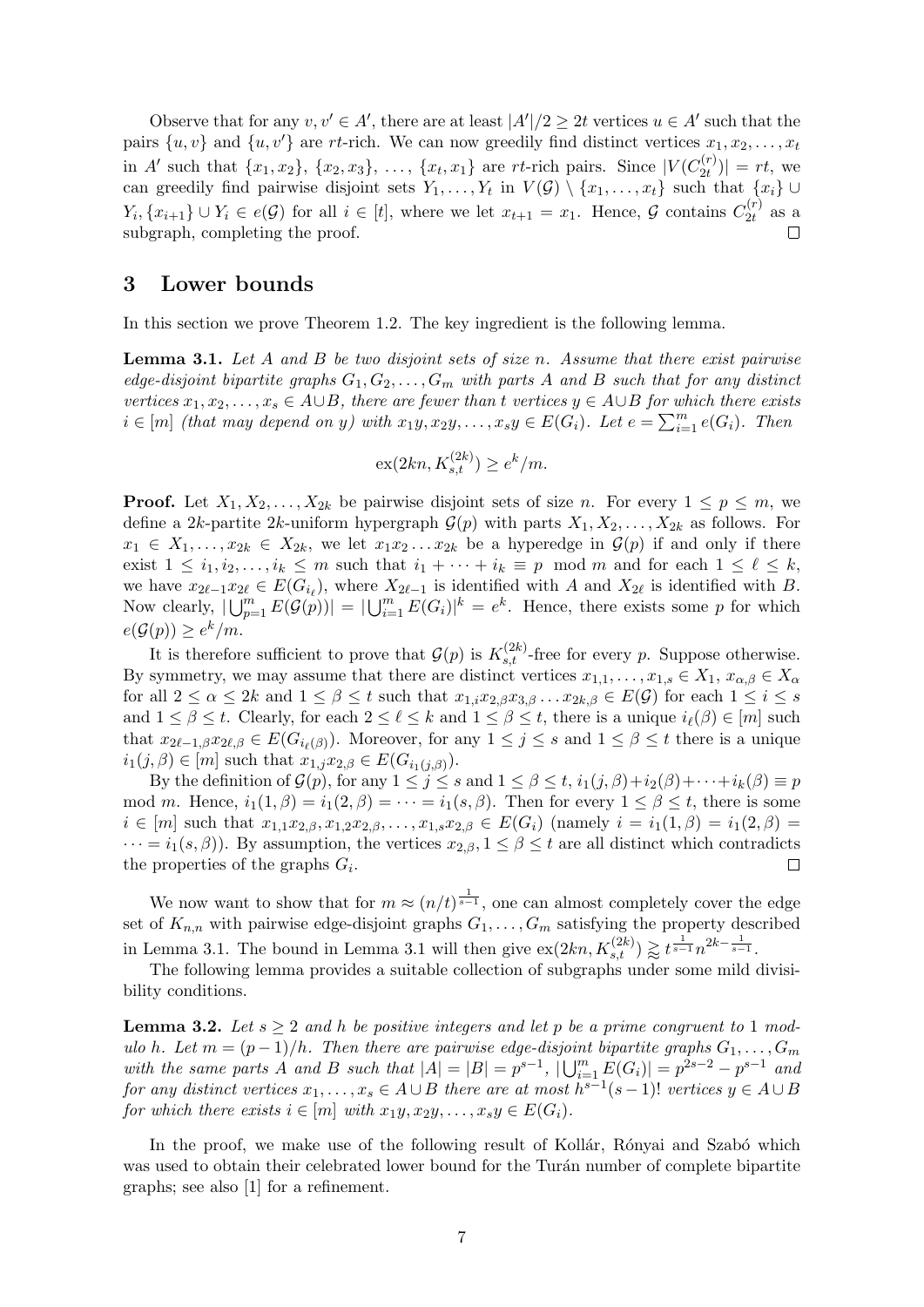<span id="page-7-0"></span>**Lemma 3.3** ([\[10,](#page-13-14) Theorem 3.3]). Let K be a field and let  $a_{i,j}$ ,  $b_i \in K$  for  $1 \leq i, j \leq t$  such that  $a_{i,j_1} \neq a_{i,j_2}$  for any  $i \in [t]$  and  $j_1 \neq j_2$ . Then the system of equations

$$
(z_1 - a_{1,1})(z_2 - a_{2,1}) \dots (z_t - a_{t,1}) = b_1,
$$
  
\n
$$
(z_1 - a_{1,2})(z_2 - a_{2,2}) \dots (z_t - a_{t,2}) = b_2,
$$
  
\n
$$
\vdots
$$
  
\n
$$
(z_1 - a_{1,t})(z_2 - a_{2,t}) \dots (z_t - a_{t,t}) = b_t
$$

has at most t! solutions  $(z_1, z_2, \ldots, z_t) \in K^t$ .

**Proof of Lemma [3.2.](#page-6-2)** Let A and B be disjoint copies of the field  $\mathbb{F}_{p^{s-1}}$ . Let H be a subgroup of  $\mathbb{F}_p^{\times}$  of order h, where  $\mathbb{F}_p^{\times}$  denotes the multiplicative group of  $\mathbb{F}_p$ . Let  $S_1, S_2, \ldots, S_m$ be the cosets of H in  $\mathbb{F}_p^{\times}$ .

Recall that the norm map  $N: \mathbb{F}_{p^{s-1}} \to \mathbb{F}_p$  is defined as  $N(x) = x \cdot x^p \cdot x^{p^2} \cdots x^{p^{s-2}}$ and note that  $N(xy) = N(x)N(y)$  for any  $x, y \in \mathbb{F}_{p^{s-1}}$ . For  $x \in A, y \in B$  and  $i \in [m]$ , let xy be an edge in  $G_i$  if and only if  $N(x + y) \in S_i$ . Since  $S_1, \ldots, S_m$  partition  $\mathbb{F}_p^{\times}$  and  $N(z) = 0$  if and only if  $z = 0$ , it follows that  $G_1, G_2, \ldots, G_m$  are pairwise edge-disjoint and  $\bigcup_{i=1}^{m} E(G_i) = (A \times B) \setminus \{(x, -x) : x \in \mathbb{F}_{p^{s-1}}\}.$  Hence,  $|\bigcup_{i=1}^{m} E(G_i)| = p^{2s-2} - p^{s-1}.$ 

We are left to show that for any distinct vertices  $x_1, \ldots, x_s \in A \cup B$  there are at most  $h^{s-1}(s-1)!$  vertices  $y \in A \cup B$  for which there exists  $i \in [m]$  with  $x_1y, x_2y, \ldots, x_sy \in E(G_i)$ . We may assume without loss of generality that  $x_j \in A$  for each  $j \in [s]$ . Suppose that for some  $y \in B$  there is  $i \in [m]$  with  $x_1y, x_2y, \ldots, x_sy \in E(G_i)$ . This means that  $N(x_j + y) \in S_i$ holds for each  $j \in [s]$ . Then  $N(\frac{x_j+y_j}{x_j+y_j})$  $\frac{x_j+y}{x_s+y}$  =  $N(x_j + y)/N(x_s + y) \in H$  for each  $j \in [s - 1]$ .

*Claim.* Let  $x_1, \ldots, x_s$  be distinct elements of  $\mathbb{F}_{p^{s-1}}$  and let  $\lambda_1, \ldots, \lambda_{s-1} \in H$ . Then there are at most  $(s-1)!$  elements  $y \in \mathbb{F}_{p^{s-1}}$  such that  $N(\frac{x_j+y_j}{x_{s+1}})$  $(\frac{x_j+y}{x_s+y}) = \lambda_j$  for each  $j \in [s-1]$ .

Since there are  $h^{s-1}$  ways to choose the possible values of  $N(\frac{x_j+y_j}{x_{j+1}})$  $\frac{x_j+y}{x_s+y}$  for  $j \in [s-1]$  from  $H$ , the claim implies the lemma.

*Proof of Claim.* Note that  $N(\frac{x_j+y_j}{x_{j+1}})$  $\frac{x_j+y}{x_s+y}$  =  $\lambda_j$  is equivalent to  $N(\frac{1}{x_s+y}+\frac{1}{x_j-x_s}) = \lambda_j/N(x_j-x_s)$ . Setting  $z=\frac{1}{x-1}$  $\frac{1}{x_s+y}$ ,  $a_j = \frac{1}{x_j-x_s}$  and  $b_j = \lambda_j/N(x_j-x_s)$ , the problem is reduced to counting the number of solutions to the system of equations

<span id="page-7-1"></span>
$$
N(z + a_1) = b_1,\nN(z + a_2) = b_2,\n\vdots\nN(z + a_{s-1}) = b_{s-1}
$$
\n(2)

in the variable z. Since  $N(z + a_j) = (z + a_j)(z^p + a_j^p)$  $\binom{p}{j}$ ... $(z^{p^{s-2}} + a_j^{p^{s-2}})$  $j^{p^e}$ ), we can apply Lemma [3.3](#page-7-0) (with  $K = \mathbb{F}_{p^{s-1}},\, t = s-1,\, a_{i,j} = -a_j^{p^{i-1}}$  $j^{p^{i-1}}$ ,  $z_i = z^{p^{i-1}}$ ) to see that [\(2\)](#page-7-1) has at most  $(s - 1)!$  solutions for z, completing the proof of the claim.

Remark 3.4. One can prove a variant of Lemma [3.2](#page-6-2) using the random algebraic method of Bukh (see [\[2\]](#page-12-0) for a detailed example of how this method is applied). More precisely, one can take a uniformly random polynomial  $f: \mathbb{F}_p^{2s-2} \to \mathbb{F}_p$  of a given (large) degree and set  $E(G_i) = \{xy : x, y \in \mathbb{F}_p^{s-1}, f(x, y) \in S_i\}$  for all  $i \in [m]$ , where  $S_i$  are defined as in the proof of Lemma [3.2.](#page-6-2) The proof above uses essentially the same construction for the explicit choice  $f(x, y) = N(x + y)$  (with the minor difference that the parts there are identified with  $\mathbb{F}_{p^{s-1}}$ rather than  $\mathbb{F}_p^{s-1}$ ).

We are now in a position to prove Theorem [1.2.](#page-1-1)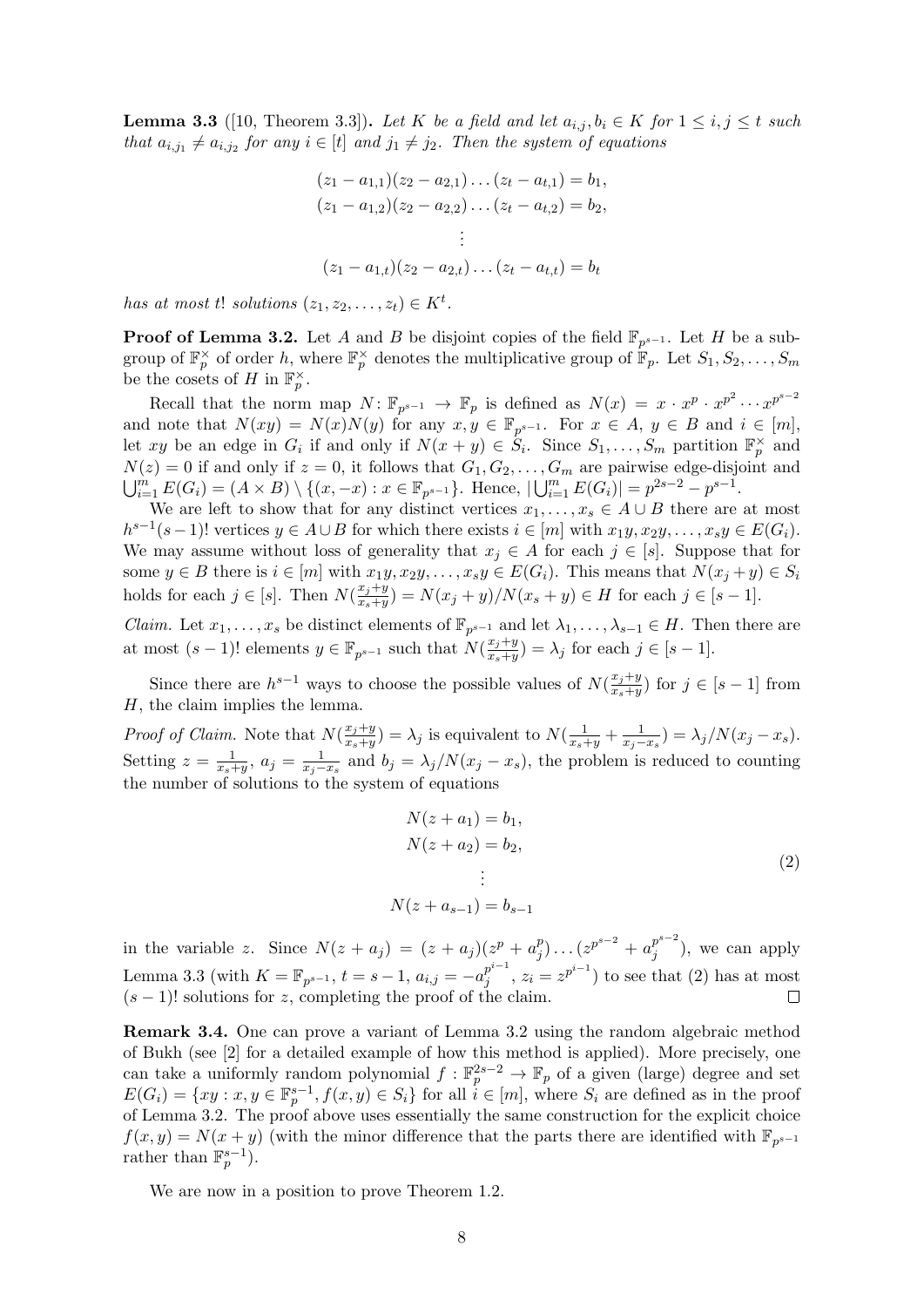**Proof of Theorem [1.2.](#page-1-1)** Let  $h = |((t - 1)/(s - 1)!)^{\frac{1}{s - 1}}| \geq 1$ . Choose a prime p such that  $p \equiv 1 \mod h$  and  $\frac{1}{2}(\frac{n}{2l})$  $\frac{n}{2k}$ ) $\frac{1}{s-1} \leq p \leq (\frac{n}{2k})$  $\frac{n}{2k}$ )<sup> $\frac{1}{s-1}$ </sup> (since *n* is sufficiently large, such a prime exists by the prime number theorem for arithmetic progressions). Let  $m = (p-1)/h$ . Note that  $h^{s-1}(s-1)! \leq t-1$ . By the existence of the bipartite graphs provided by Lemma [3.2](#page-6-2) and by Lemma [3.1,](#page-6-1) we get

$$
\operatorname{ex}(2kp^{s-1},K_{s,t}^{(2k)}) \ge (p^{2s-2}-p^{s-1})^k/m \ge 2^{-k}p^{2(s-1)k}/m \ge 2^{-k}hp^{2(s-1)k-1} \ge ct^{\frac{1}{s-1}}n^{2k-\frac{1}{s-1}}
$$

 $\Box$ 

for some positive constant  $c = c(k, s)$ . Since  $2kp^{s-1} \leq n$ , this completes the proof.

# <span id="page-8-0"></span>4 An improved upper bound for  $r = 3$

In this section we prove Theorem [1.3.](#page-2-0) The following definition will be crucial in the proof. Here and in the rest of this section, we will ignore floor and ceiling signs whenever doing so does not make a substantial difference.

**Definition 4.1.** Let  $s > 3$  be an integer and let G be a 3-uniform 3-partite hypergraph with parts X, Y and Z of size n each. We call a vertex  $z \in Z$  s-nice in G if there exist partitions  $X = X_1 \cup \cdots \cup X_{n^{\frac{1}{s-1}}}$  and  $Y = Y_1 \cup \cdots \cup Y_{n^{\frac{1}{s-1}}}$  into sets of size  $n^{1-\frac{1}{s-1}}$  such that if  $xyz \in E(G)$  for some  $x \in X_i$ , then  $y \in Y_i$ . We define s-nice vertices in X and Y analogously.

Observe that if some vertex z is s-nice in  $\mathcal{G}$ , then it is also s-nice in any subhypergraph of  $\mathcal G$ .

The proof of Theorem [1.3](#page-2-0) will consist of two main steps. First, we prove the following structural result which states that (under a mild condition on the maximum degree) if a  $K_{s,t}^{(3)}$ -free hypergraph has close to  $n^{3-\frac{1}{s-1}}$  edges, then it contains a subgraph with a similar number of edges in which all vertices in two of the parts are nice.

<span id="page-8-1"></span>**Lemma 4.2.** Let  $s \geq 3$ , let t be a positive integer, let  $\varepsilon > 0$  and let n be sufficiently large. Let G be a  $K_{s,t}^{(3)}$ -free 3-uniform 3-partite hypergraph with parts X, Y and Z of size n each. Assume that  $e(G) \geq n^{3-\frac{1}{s-1}-\varepsilon}$  and that every pair of vertices belongs to at most  $n^{1-\frac{1}{s-1}+\varepsilon}$  hyperedges. Then G has a subhypergraph H (on the same vertex set) such that  $e(\mathcal{H}) \geq n^{3 - \frac{1}{s-1} - 225s^4\varepsilon}$  and every vertex in  $X \cup Y$ ,  $Y \cup Z$  or  $Z \cup X$  is s-nice in  $\mathcal{H}$ .

The second step is showing that (again under some mild conditions on the degrees) such a structured hypergraph must contain  $K_{s,t}^{(3)}$ .

<span id="page-8-2"></span>**Lemma 4.3.** Let  $s \geq 3$ , let t be a positive integer, let  $0 < \varepsilon < \frac{1}{4s+6}$  and let n be sufficiently large. Let  $G$  be a 3-uniform 3-partite hypergraph with parts  $X$ ,  $Y$  and  $Z$  of size n each. Assume that any pair of vertices in G is contained in either 0 or in at least  $n^{1-\frac{1}{s-1}-\varepsilon}$  hyperedges, but every pair of vertices is in at most  $n^{1-\frac{1}{s-1}+\varepsilon}$  hyperedges. Assume that  $xyz \in E(G)$ for some  $x \in X$ ,  $y \in Y$  and  $z \in Z$  and that every vertex in  $Z \cup \{x\}$  is s-nice in  $\mathcal{G}$ . Then  $\mathcal{G}$ contains a copy of  $K_{s,t}^{(3)}$ .

We will give the proof of Lemmas [4.2](#page-8-1) and [4.3](#page-8-2) in Subsections [4.1](#page-9-0) and [4.2,](#page-11-0) respectively. Now let us see how these lemmas imply Theorem [1.3.](#page-2-0) The last ingredient is a lemma that shows that we can assume that no pair of vertices belongs to many hyperedges.

<span id="page-8-3"></span>**Lemma 4.4.** Let  $s \geq 3$ , let t be a positive integer, let  $0 < \varepsilon < 1/2$ , let n be sufficiently large and let G be a  $K_{s,t}^{(3)}$ -free 3-uniform hypergraph with 3n vertices and at least  $n^{3-\frac{1}{s-1}-\varepsilon}$  hyperedges. Then G has a 3-partite subgraph H with parts of size n such that  $e(\mathcal{H}) \geq n^{3-\frac{1}{s-1}-2\varepsilon}$ and any pair of vertices belongs to at most  $n^{1-\frac{1}{s-1}+2\varepsilon}$  hyperedges in H.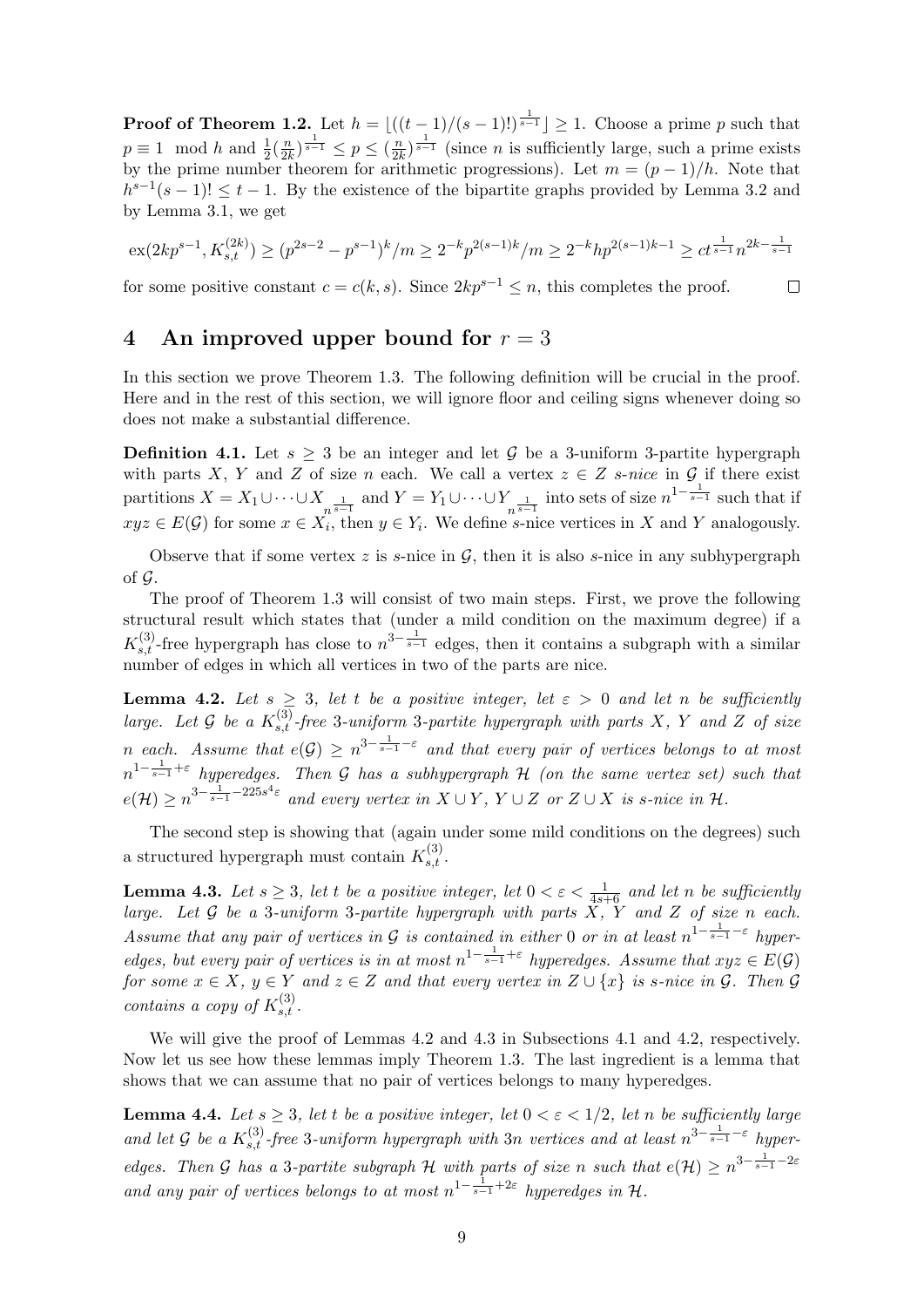**Proof.** Clearly G has a 3-partite subgraph  $\mathcal{G}'$ , with parts  $X, Y, Z$  of size n each, such that  $e(\mathcal{G}') \geq \frac{2}{9}$  $\frac{2}{9}e(\mathcal{G})$ . For each  $e = xyz \in E(\mathcal{G}')$ , let  $\lambda(e) = \max(d_{\mathcal{G}'}(x, y), d_{\mathcal{G}'}(y, z), d_{\mathcal{G}'}(z, x)).$ Now there is a positive integer  $1 \leq b \leq \log_2 n$  such that  $\mathcal{G}'$  has at least  $e(\mathcal{G}')/\log_2 n$ edges e with  $2^{b-1} \leq \lambda(e) \leq 2^b$ . By symmetry, we may assume that there are at least  $n^{3-\frac{1}{s-1}-\varepsilon-o(1)}$  triples  $(x, y, z) \in X \times Y \times Z$  such that  $xyz \in E(G')$ ,  $d_{\mathcal{G}'}(x, y) \geq 2^{b-1}$  and  $d_{\mathcal{G}}(x,y), d_{\mathcal{G}}(y,z), d_{\mathcal{G}}(z,x) \leq 2^b$ . Let H be the subgraph of  $\mathcal{G}'$  consisting of precisely these edges  $xyz$ . Clearly,  $2^b \ge n^{1-\frac{1}{s-1}-\varepsilon-o(1)} \ge \omega(1)$ , so there are at least  $n^{3-\frac{1}{s-1}-\varepsilon-o(1)}(2^{b-1})^{s-1}$ many  $(s+2)$ -tuples  $(x, y, z_1, \ldots, z_s) \in X \times Y \times Z^s$  of distinct vertices such that  $xyz_1 \in E(H)$ and  $xyz_i \in E(G')$  for each  $i \in [s]$ . Write A for the set of these tuples. By the pigeon hole principle, we can choose some  $(z_1, \ldots, z_s) \in Z^s$  which features at least  $n^{-s} n^{3 - \frac{1}{s-1} - \varepsilon - o(1)} (2^{b-1})^{s-1}$ many times in A. Since  $\mathcal{G}'$  does not contain  $K_{s,t}^{(3)}$  as a subgraph, there is a set  $T \subset$  $X \cup Y$  of size at most  $2(t-1)$  such that if  $(x, y, z_1, \ldots, z_s) \in A$ , then  $x \in T$  or  $y \in T$ . By symmetry, we may therefore assume that for some  $y_0 \in T \cap Y$  there are at least  $\frac{1}{2t-2}n^{-s}n^{3-\frac{1}{s-1}-\varepsilon-o(1)}(2^{b-1})^{s-1}$  vertices  $x \in X$  such that  $(x, y_0, z_1, \ldots, z_s) \in \mathcal{A}$ . In particular,  $d_{\mathcal{G}}(y_0, z_1) \geq \frac{1}{2t-2} n^{-s} n^{3-\frac{1}{s-1}-\varepsilon-o(1)} (2^{b-1})^{s-1}$ . On the other hand,  $d_{\mathcal{G}}(y_0, z_1) \leq 2^b$  by the definition of  $A$ . Hence,

$$
\frac{1}{2t-2}n^{-s}n^{3-\frac{1}{s-1}-\varepsilon-o(1)}(2^{b-1})^{s-1} \le 2^b,
$$

so  $2^b \leq n^{1-\frac{1}{s-1}+\frac{\varepsilon}{s-2}+o(1)} \leq n^{1-\frac{1}{s-1}+2\varepsilon}$ . This implies that every pair of vertices belongs to at most  $n^{1-\frac{1}{s-1}+2\varepsilon}$  hyperedges in  $\mathcal{H}$ .  $\Box$ 

We can now prove Theorem [1.3.](#page-2-0)

**Proof of Theorem [1.3.](#page-2-0)** Let  $\varepsilon < \frac{1}{900s^4(2s+3)}$ , let n be sufficiently large and assume, for the sake of contradiction, that G is a  $K_{s,t}^{(3)}$ -free 3-uniform hypergraph with 3n vertices and at least  $n^{3-\frac{1}{s-1}-\varepsilon}$  edges.

By Lemma [4.4,](#page-8-3) G has a 3-partite subgraph  $\mathcal{G}'$  with parts  $X, Y, Z$  of size n such that  $e(G') \geq n^{3-\frac{1}{s-1}-2\varepsilon}$  and any pair of vertices belongs to at most  $n^{1-\frac{1}{s-1}+2\varepsilon}$  hyperedges in  $\mathcal{G}'$ . Lemma [4.2](#page-8-1) implies that  $\mathcal{G}'$  has a subgraph  $\mathcal{G}''$  (on the same vertex set) such that  $e(\mathcal{G}'') \geq$  $n^{3-\frac{1}{s-1}-450s^4\varepsilon}$  and every vertex in  $X \cup Y$ ,  $Y \cup Z$  or  $Z \cup X$  is s-nice in  $\mathcal{G}''$ . By successively removing edges which contain a pair of vertices lying in less than  $D = \frac{1}{10} n^{1 - \frac{1}{s-1} - 450s^4 \varepsilon}$  edges, we obtain a non-empty subgraph  $\mathcal{G}'''$  (on the same vertex set) in which every pair of vertices belongs to either 0 or at least D hyperedges. Hence, since  $450s^4\varepsilon < \frac{1}{4s+6}$ , Lemma [4.3](#page-8-2) implies that  $\mathcal{G}'''$  contains  $K_{s,t}^{(3)}$  as a subgraph, which is a contradiction.  $\Box$ 

#### <span id="page-9-0"></span>4.1 Finding a structured subgraph in  $\mathcal G$

In this subsection, we prove Lemma [4.2.](#page-8-1) In what follows, for a graph  $G$  and vertices  $u_1, \ldots, u_k \in V(G)$ , we write  $d_G(u_1, \ldots, u_k)$  for the number of common neighbours of  $u_1, \ldots, u_k$ in G. With a slight abuse of notation, for a 3-uniform hypergraph  $\mathcal{G}$ , we still write  $d_{\mathcal{G}}(u, v)$ for the number of hyperedges in  $G$  containing both  $u$  and  $v$ .

<span id="page-9-1"></span>**Lemma 4.5.** Let  $s \geq 3$ , let  $\varepsilon > 0$  and let n be sufficiently large. Let  $G = (X, Y)$  be a bipartite graph on  $n+n$  vertices such that  $\Delta(G) \leq n^{1-\frac{1}{s-1}+\varepsilon}$  and the number of s-tuples  $(u_1,\ldots,u_s) \in$  $X^s$  with  $d_G(u_1,\ldots,u_s) \geq n^{1-\frac{1}{s-1}-\varepsilon}$  is at least  $n^{s-1-\varepsilon}$ . Then there are pairwise disjoint sets  $U_1, U_2, \ldots, U_k \subset X$  and  $V_1, V_2, \ldots, V_k \subset Y$  of size  $n^{1-\frac{1}{s-1}}$  for some  $k \geq n^{\frac{1}{s-1}-(3s+1)\varepsilon}$  such that  $G[U_i, V_i]$  has at least  $n^{2-\frac{2}{s-1}-4\varepsilon}$  edges for each  $i \in [k]$ .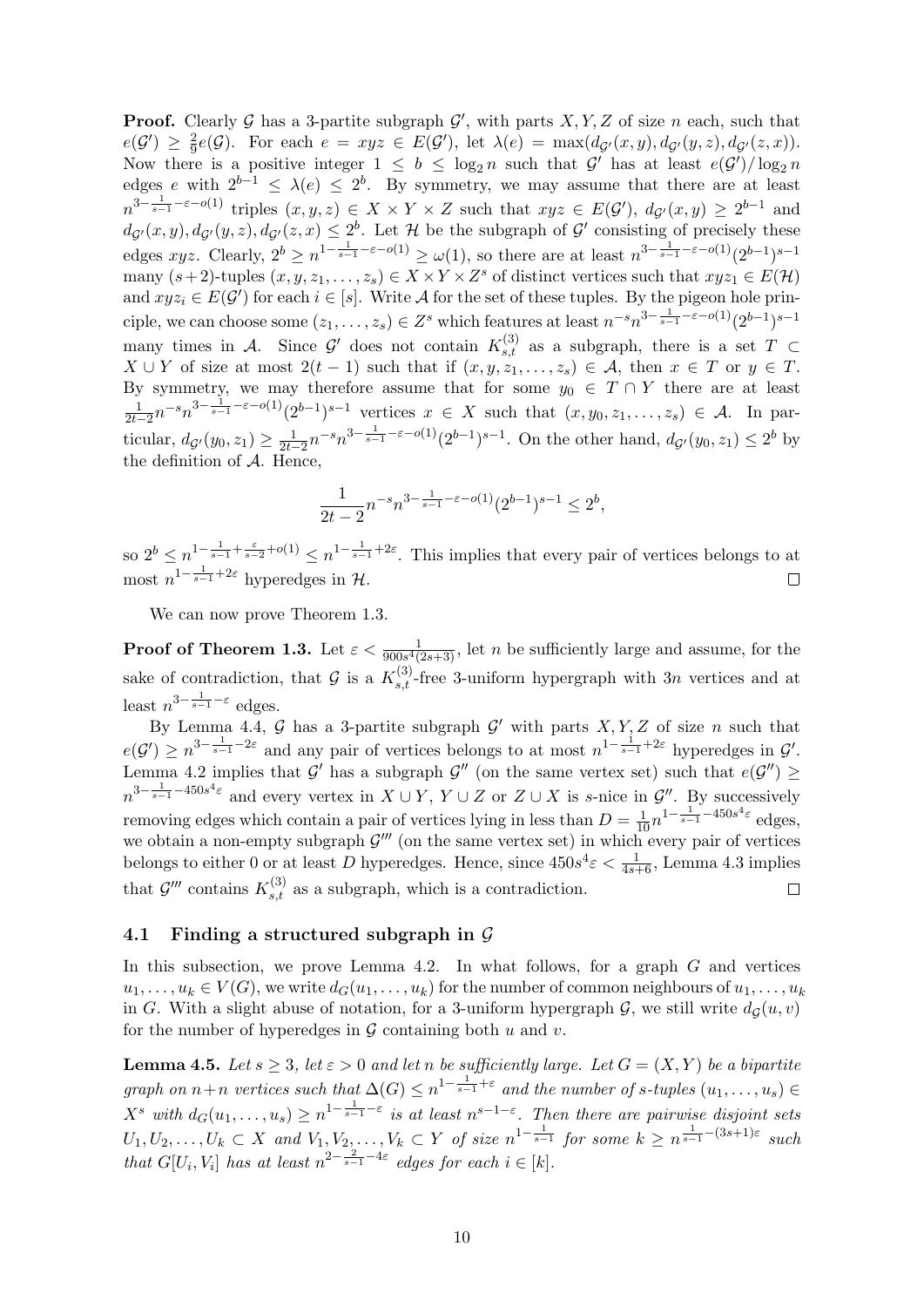**Proof.** Assume that for some  $j < n^{\frac{1}{s-1}-(3s+1)\varepsilon}$  we have already found pairwise disjoint sets  $U_1, U_2, \ldots, U_j \subset X$  and  $V_1, V_2, \ldots, V_j \subset Y$  of size  $n^{1-\frac{1}{s-1}}$  such that  $G[U_i, V_i]$  has at least  $n^{2-\frac{2}{s-1}-4\varepsilon}$  edges for each  $i \in [j]$ . We show how to find the next pair of subsets  $U_{j+1}, V_{j+1}$ . Write  $U = \bigcup_{i \in [j]} U_i$  and  $V = \bigcup_{i \in [j]} V_i$ . Clearly,  $|U| \leq n^{1-(3s+1)\varepsilon}$  and  $|V| \leq n^{1-(3s+1)\varepsilon}$ . Let  $W = \{x \in X : |N_G(x) \cap V| \geq \frac{1}{2} n^{1 - \frac{1}{s-1} - \varepsilon} \}.$  By double counting the edges between W and V, we get  $|W| \cdot \frac{1}{2} n^{1-\frac{1}{s-1}-\varepsilon} \leq |V| \Delta(G)$ , which implies that  $|W| \leq 2n^{1-(3s-1)\varepsilon}$ .

For a vertex  $u \in X$ , let  $S_u = \{x \in X : d_G(u, x) \geq n^{1 - \frac{1}{s-1} - \varepsilon}\}$ . By double counting the edges between  $S_u$  and  $N_G(u)$ , we get  $|S_u|n^{1-\frac{1}{s-1}-\varepsilon} \leq \Delta(G)^2$ , so  $|S_u| \leq n^{1-\frac{1}{s-1}+3\varepsilon}$ . It follows that for any  $u \in X$ , the number of  $(u_2, \ldots, u_s) \in X^{s-1}$  with  $d_G(u, u_2, u_3, \ldots, u_s) \ge$  $n^{1-\frac{1}{s-1}-\varepsilon}$  is at most  $|S_u|^{s-1} \leq n^{s-2+3(s-1)\varepsilon}$ . Therefore, the number of  $(u_1,\ldots,u_s)$  $X^s$  with  $d_G(u_1,\ldots,u_s) \geq n^{1-\frac{1}{s-1}-\varepsilon}$  such that  $u_i \in U \cup W$  for some  $i \in [s]$  is at most  $s(|U|+|W|)n^{s-2+3(s-1)\varepsilon} \leq 3sn^{s-1-2\varepsilon} \leq \frac{1}{2}$  $\frac{1}{2}n^{s-1-\epsilon}$ . On the other hand, by assumption, the number of s-tuples  $(u_1,\ldots,u_s) \in X^s$  with  $d_G(u_1,\ldots,u_s) \geq n^{1-\frac{1}{s-1}-\varepsilon}$  is at least  $n^{s-1-\varepsilon}$ . Hence, there exists some  $u \in X \setminus (U \cup W)$  such that there are at least  $\frac{1}{2}n^{s-2-\epsilon}$  tuples  $(u_2,\ldots,u_s) \in (X \setminus (U \cup W))^{s-1}$  with  $d_G(u,u_2,u_3,\ldots,u_s) \geq n^{1-\frac{1}{s-1}-\varepsilon}$ . This implies that there are at least  $(\frac{1}{2}n^{s-2-\varepsilon})^{\frac{1}{s-1}} \geq \frac{1}{2}$  $\frac{1}{2}n^{1-\frac{1}{s-1}-\varepsilon}$  vertices  $x \in X \setminus (U \cup W)$  with  $d_G(u,x) \geq n^{1-\frac{1}{s-1}-\varepsilon}$ . Since  $u \notin W$ , we have  $|N_G(u) \cap V| < \frac{1}{2}$  $\frac{1}{2}n^{1-\frac{1}{s-1}-\varepsilon}$ , so there are at least  $\frac{1}{2}n^{1-\frac{1}{s-1}-\varepsilon}$  vertices  $x \in X \setminus (U \cup W)$  with  $|N_G(u) \cap N_G(x) \setminus V| \geq \frac{1}{2}n^{1-\frac{1}{s-1}-\varepsilon}$ . This means that we can choose a set  $U_{j+1} \subset X \setminus U$  of size  $n^{1-\frac{1}{s-1}}$  which sends at least  $\frac{1}{2}n^{1-\frac{1}{s-1}-\varepsilon}$ <sup>2</sup> =  $\frac{1}{4}$  $\frac{1}{4}n^{2-\frac{2}{s-1}-2\varepsilon}$  edges to  $N_G(u) \setminus V$ . Since  $|N_G(u) \setminus V| \leq \Delta(G)$ , there exists  $\left(\frac{1}{2}\right)$ a set  $V_{j+1} \subset Y \setminus V$  of size  $n^{1-\frac{1}{s-1}}$  such that the number of edges in  $G[U_{j+1}, V_{j+1}]$  is at least  $\frac{1}{4}n^{2-\frac{2}{s-1}-2\varepsilon} \cdot \min\left(1, n^{1-\frac{1}{s-1}}/\Delta(G)\right) \geq \frac{1}{4}$  $\frac{1}{4}n^{2-\frac{2}{s-1}-3\varepsilon} \geq n^{2-\frac{2}{s-1}-4\varepsilon}$ . This completes the proof.  $\Box$ 

<span id="page-10-0"></span>**Lemma 4.6.** Let  $s \geq 3$ , let t be a positive integer, let  $\varepsilon > 0$  and let n be sufficiently large. Let G be a  $K_{s,t}^{(3)}$ -free 3-uniform 3-partite hypergraph with parts X, Y and Z of size n each. Assume that  $e(G) \geq n^{3-\frac{1}{s-1}-\varepsilon}$  and that every pair of vertices belongs to at most  $n^{1-\frac{1}{s-1}+\varepsilon}$  hyperedges. Then G has a subhypergraph G' (on the same vertex set) such that  $e(\mathcal{G}') \geq n^{3 - \frac{1}{s-1} - 15s^2\varepsilon}$  and either every vertex in Y or every vertex in Z is s-nice in  $\mathcal{G}'$ .

**Proof.** We may assume that  $\varepsilon < 1/4$ , else the conclusion of the lemma holds trivially. Using  $e(\mathcal{G}) \geq n^{3-\frac{1}{s-1}-\varepsilon}$ , by convexity there is a set  $\mathcal T$  of at least  $\Omega_s(n^2(n^{1-\frac{1}{s-1}-\varepsilon})^s)$  $\Omega_s(n^{s+1-\frac{1}{s-1}-s\varepsilon})$  tuples  $(x_1, x_2, \ldots, x_s, y, z)$  of distinct vertices such that  $x_i \in X, y \in Y$  and  $z \in Z$  and  $x_i y z \in E(\mathcal{G})$  for every i. Since  $\mathcal{G}$  is  $K_{s,t}^{(3)}$ -free, for any distinct  $x_1, \ldots, x_s \in X$ there is a set  $S \subset Y \cup Z$  of size at most  $2t - 2$  such that for each  $y \in Y$  and  $z \in Z$  for which  $(x_1, x_2, \ldots, x_s, y, z) \in \mathcal{T}$ , we have  $y \in S$  or  $z \in S$ . Since every pair of vertices in  $\mathcal{G}$  is in at most  $n^{1-\frac{1}{s-1}+\varepsilon}$  hyperedges, it follows that any fixed  $(x_1,\ldots,x_s)$  extends to at most  $(2t-2)n^{1-\frac{1}{s-1}+\varepsilon}$ members of  $\mathcal{T}$ . Hence, there are at least  $\frac{\frac{1}{2}|\mathcal{T}|}{\frac{1}{2}|\mathcal{T}|}$  $\frac{\frac{1}{2} |t|}{(2t-2)n^{1-\frac{1}{s-1}+\varepsilon}}$  tuples  $(x_1,\ldots,x_s)$  which extend to at least  $\frac{\frac{1}{2}|\mathcal{T}|}{n^s}$  members of  $\mathcal{T}$ . For each such  $(x_1,\ldots,x_s)$  there is some  $z \in Y \cup Z$  such that  $d_{\mathcal{G}}(\{x_1, \ldots, x_s\}, z) \geq \frac{1}{2t-2} \cdot \frac{\frac{1}{2}|\mathcal{T}|}{n^s} \geq \Omega_{s,t}(n^{1-\frac{1}{s-1}-s\varepsilon}) \geq n^{1-\frac{1}{s-1}-(s+1)\varepsilon}$ . Here  $d_{\mathcal{G}}(\{x_1, \ldots, x_s\}, z)$ 

denotes the number of vertices  $y \in V(\mathcal{G})$  such that  $x_i y z \in E(\mathcal{G})$  holds for all  $i \in [s]$ . Hence, the number of tuples  $(x_1, x_2, \ldots, x_s, z) \in X^s \times (Y \cup Z)$  of distinct vertices with  $dg(\lbrace x_1,\ldots,x_s\rbrace,z) \geq n^{1-\frac{1}{s-1}-(s+1)\varepsilon}$  is at least  $\frac{\frac{1}{2}|\mathcal{T}|}{1-\frac{1}{s-1}}$  $\frac{\frac{1}{2}|I|}{(2t-2)n^{1-\frac{1}{s-1}+\varepsilon}} \geq \Omega_{s,t}(n^{s-(s+1)\varepsilon}) \geq 4n^{s-(s+2)\varepsilon}.$ 

By the symmetry of  $Y$  and  $Z$ , we may assume, without loss of generality, that there are at least  $2n^{s-(s+2)\varepsilon}$  tuples  $(x_1, x_2, \ldots, x_s, z) \in X^s \times Z$  with  $d_{\mathcal{G}}(\{x_1, \ldots, x_s\}, z) \geq n^{1-\frac{1}{s-1}-(s+1)\varepsilon}$ .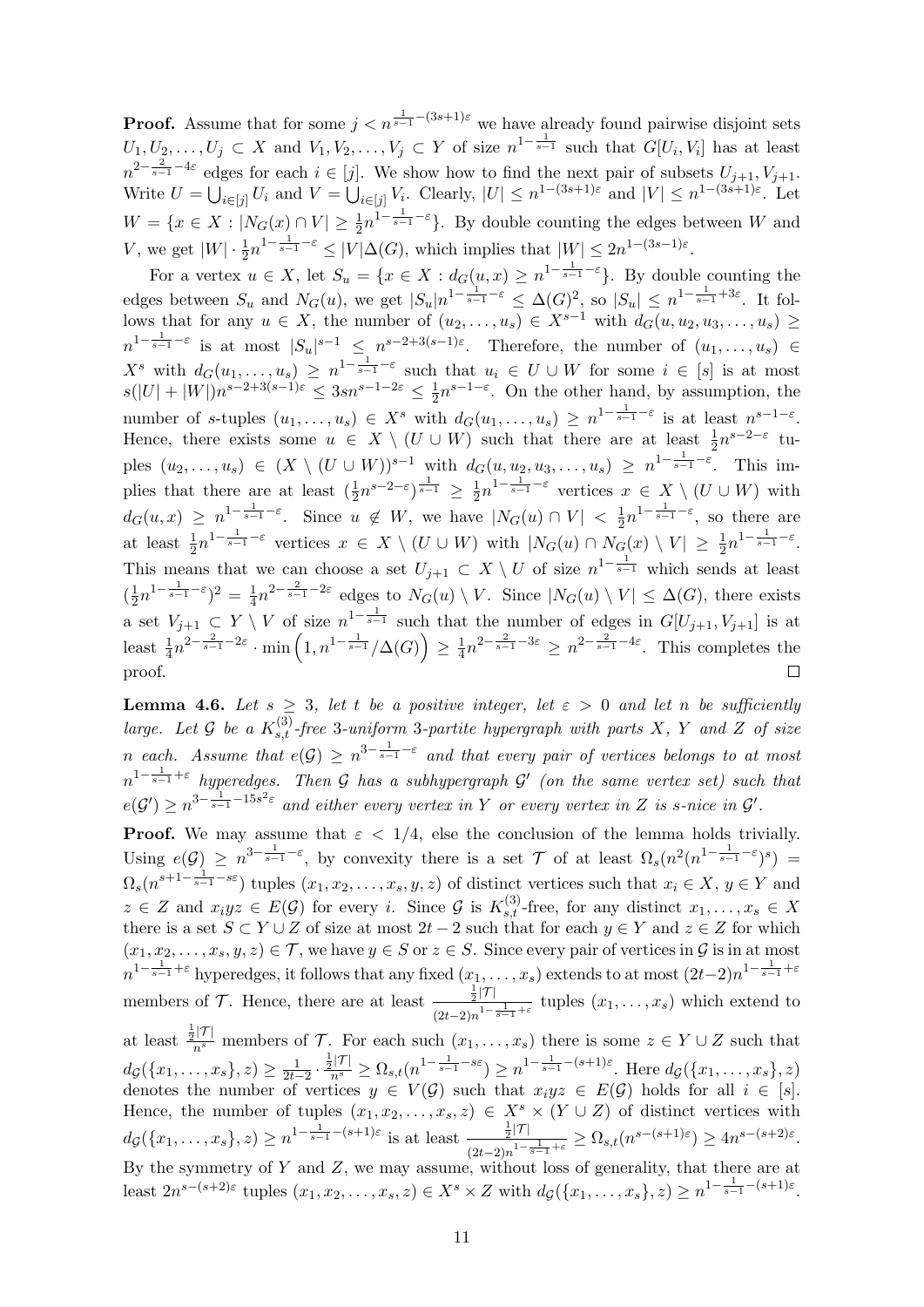For every  $z \in Z$ , define a bipartite graph  $G_z$  with parts X and Y where xy is an edge in  $G_z$  if and only if  $xyz \in E(\mathcal{G})$ . Observe that for any  $z \in Z$ , we have  $\Delta(G_z) \leq n^{1-\frac{1}{s-1}+\varepsilon}$ . By the previous paragraph,

<span id="page-11-2"></span>
$$
\sum_{z \in Z} \left| \left\{ (x_1, \dots, x_s) \in X^s : d_{G_z}(x_1, \dots, x_s) \ge n^{1 - \frac{1}{s - 1} - (s + 1)\varepsilon} \right\} \right| \ge 2n^{s - (s + 2)\varepsilon}.
$$
 (3)

On the other hand, we claim that for any  $z \in Z$ , we have

<span id="page-11-1"></span>
$$
\left| \left\{ (x_1, \dots, x_s) \in X^s : d_{G_z}(x_1, \dots, x_s) \ge n^{1 - \frac{1}{s - 1} - (s + 1)\varepsilon} \right\} \right| \le n^{s - 1 + (s - 1)(s + 3)\varepsilon}.
$$
 (4)

Indeed, let  $x \in X$  and let  $S_x = \{x' \in X : d_{G_z}(x, x') \ge n^{1 - \frac{1}{s-1} - (s+1)\varepsilon}\}\.$  By double counting the edges of  $G_z$  between  $S_x$  and  $N_{G_z}(x)$ , we have  $|S_x| \cdot n^{1-\frac{1}{s-1}-(s+1)\varepsilon} \leq \Delta(G_z)^2$  $n^{2-\frac{2}{s-1}+2\varepsilon}$  and so  $|S_x| \leq n^{1-\frac{1}{s-1}+(s+3)\varepsilon}$ . Hence, the number of  $x_2,\ldots,x_s \in X$  satisfying  $d_{G_z}(x, x_2, \ldots, x_s) \ge n^{1 - \frac{1}{s-1} - (s+1)\varepsilon}$  is at most  $|S_x|^{s-1} \le n^{s-2+(s-1)(s+3)\varepsilon}$ . Now [\(4\)](#page-11-1) follows by summing over  $x$ .

By [\(3\)](#page-11-2) and [\(4\)](#page-11-1), there are at least  $n^{1-(s+2)\varepsilon-(s-1)(s+3)\varepsilon}$  vertices  $z \in Z$  for which

<span id="page-11-3"></span>
$$
\left| \left\{ (x_1, \ldots, x_s) \in X^s : d_{G_z}(x_1, \ldots, x_s) \ge n^{1 - \frac{1}{s-1} - (s+1)\varepsilon} \right\} \right| \ge n^{s-1 - (s+2)\varepsilon}.
$$
 (5)

We now define a suitable subhypergraph of  $G$ . For any vertex  $z$  satisfying [\(5\)](#page-11-3), Lemma [4.5](#page-9-1) (applied for  $G_z$  with  $(s+2)\varepsilon$  in place of  $\varepsilon$ ) implies that for some  $k \geq n^{\frac{1}{s-1}-(3s+1)(s+2)\varepsilon}$  there are disjoint sets  $X_1, \ldots, X_k \subseteq X$  and  $Y_1, \ldots, Y_k \subseteq Y$  of size  $n^{1-\frac{1}{s-1}}$  such that for all  $i \in [k]$ , in  $G_z$  there are at least  $n^{2-\frac{2}{s-1}-4(s+2)\varepsilon}$  edges between  $X_i$  and  $Y_i$ . Among the hyperedges of G containing z, keep those  $xyz$  for which there is  $i \in [k]$  such that  $x \in X_i$  and  $y \in Y_i$ . Thus, for each z satisfying [\(5\)](#page-11-3) we keep at least  $k \cdot n^{2-\frac{2}{s-1}-4(s+2)\varepsilon} \geq n^{2-\frac{1}{s-1}-(3s+5)(s+2)\varepsilon}$  edges containing it. For each  $z \in Z$  which does not satisfy [\(5\)](#page-11-3), delete all hyperedges of G containing z. Call the resulting subhypergraph  $\mathcal{G}'$ .

It is clear that every vertex in  $Z$  is s-nice in  $\mathcal{G}'$ . Moreover,

$$
e(\mathcal{G}') \ge n^{1-(s+2)\varepsilon-(s-1)(s+3)\varepsilon} \cdot n^{2-\frac{1}{s-1}-(3s+5)(s+2)\varepsilon} \ge n^{3-\frac{1}{s-1}-15s^2\varepsilon},
$$

as  $s + 2 + (s - 1)(s + 3) + (3s + 5)(s + 2) \leq 15s^2$  for  $s \geq 3$ . This completes the proof.  $\Box$ 

Proof of Lemma [4.2.](#page-8-1) The lemma follows from two applications of Lemma [4.6.](#page-10-0)  $\Box$ 

# <span id="page-11-0"></span> $\textbf{4.2} \quad \textbf{Finding} \; K_{s,t}^{(3)} \; \textbf{in the structured subgraph}$

In this subsection, we prove Lemma [4.3.](#page-8-2) In what follows, for a 3-uniform hypergraph  $\mathcal G$  and distinct vertices  $x, z \in V(\mathcal{G})$ , we write  $N_{\mathcal{G}}(x, z)$  for the set of vertices  $y \in V(\mathcal{G})$  for which  $xyz$  is an edge in G. Let  $K_{1,s}^{(3)}$  $1, s, 1$  denote the 3-uniform hypergraph with vertices  $x, y_1, \ldots, y_s, z_s$ and edges  $xy_i z, i = 1, \ldots, s$ .

<span id="page-11-4"></span>**Lemma 4.7.** Let  $s \geq 3$ , let  $0 < \varepsilon < 1/8$  and let n be sufficiently large. Let G be a 3-uniform 3-partite hypergraph with parts  $X, Y$  and  $Z$  of size n each. Assume that every pair of vertices in G is contained in either 0 or at least  $n^{1-\frac{1}{s-1}-\varepsilon}$  hyperedges. Suppose that  $xyz \in E(G)$  for some  $x \in X$ ,  $y \in Y$  and  $z \in Z$  and that z is s-nice in  $\mathcal{G}$ . Then  $\mathcal{G}$  has at least  $n^{s-\frac{2}{s-1}-(2s+1)\varepsilon}$ copies of  $K_{1,s}^{(3)}$  $1, 1, 3, 1$  containing z and with the part of size s being a subset of  $N_{\mathcal{G}}(x, z)$ .

**Proof.** Let  $G_z$  be the link graph of z. Since z is s-nice in  $\mathcal{G}$ , there are sets  $X' \subset X$  and  $Y' \subset Y$  of size  $n^{1-\frac{1}{s-1}}$  such that  $x \in X'$ ,  $y \in Y'$  and whenever  $x'y' \in E(G_z)$ , then either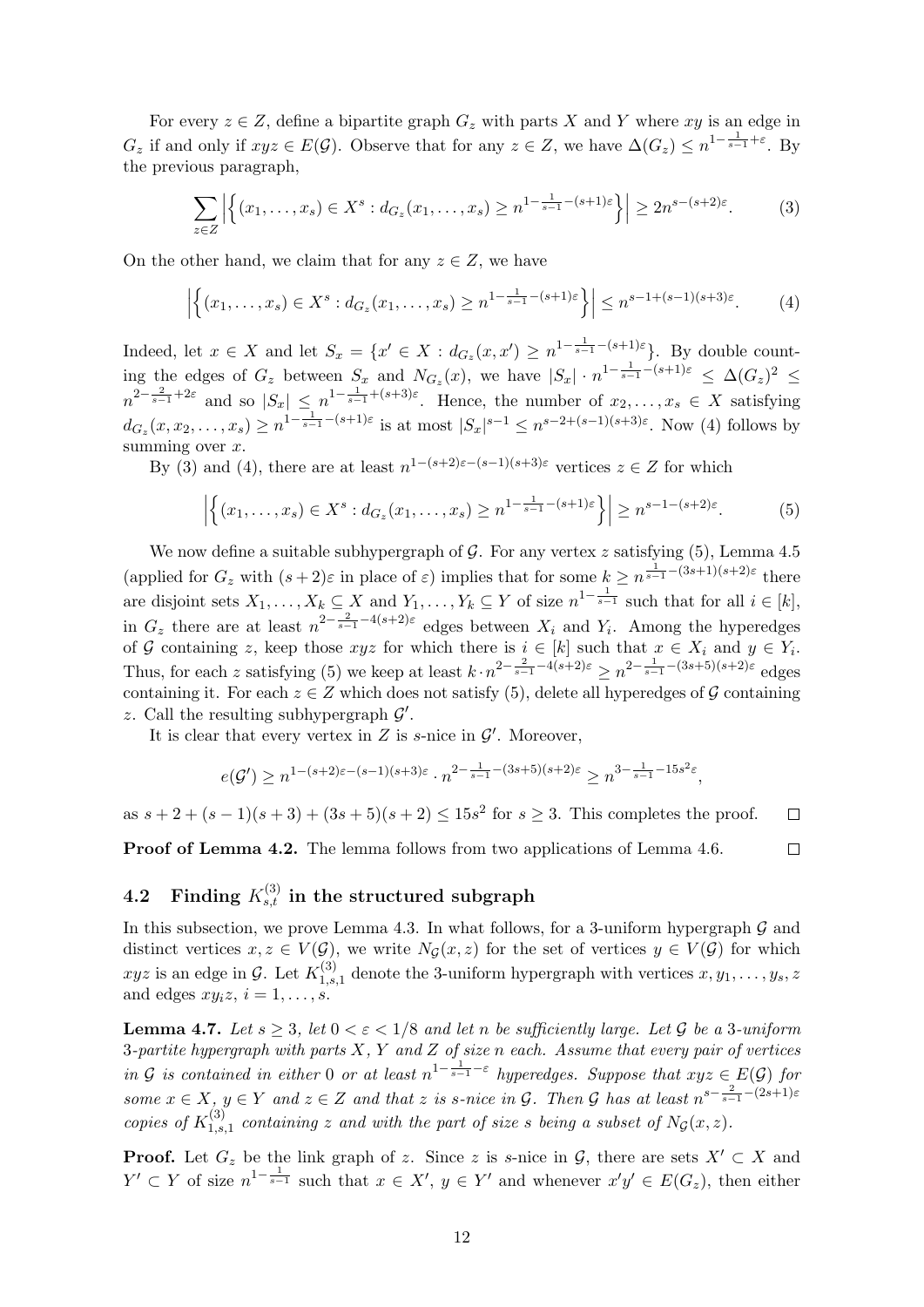none or both of  $x' \in X'$  and  $y' \in Y'$  hold. By the assumption in the lemma, every vertex in  $G_z$  has degree either 0 or at least  $n^{1-\frac{1}{s-1}-\varepsilon}$ .

Let  $xy' \in E(G_z)$ . Clearly,  $y' \in Y'$ . Then y' has at least  $n^{1-\frac{1}{s-1}-\varepsilon}$  neighbours in  $G_z$ , all of which must be in X'. Hence, there are at least  $n^{1-\frac{1}{s-1}-\varepsilon} \cdot |N_{G_z}(x)| = n^{-\varepsilon} |X'||N_{G_z}(x)|$ edges in  $G_z$  between X' and  $N_{G_z}(x)$ . Since  $|N_{G_z}(x)|$  is much larger than  $n^{\varepsilon}$ , by convexity there are  $\Omega_s(|X'||N_{G_z}(x)|^s n^{-s\epsilon})$  copies of  $K_{1,s}$  in  $G_z$  with the part of size s inside  $N_{G_z}(x)$ . Since  $|X'| = n^{1-\frac{1}{s-1}}$  and  $|N_{G_z}(x)| \geq n^{1-\frac{1}{s-1}-\varepsilon}$ , the lemma follows.

**Proof of Lemma [4.3.](#page-8-2)** Since x is s-nice, there are sets  $Y' \subset Y$  and  $Z' \subset Z$  of size  $n^{1-\frac{1}{s-1}}$ such that  $y \in Y'$ ,  $z \in Z'$  and whenever  $xy'z' \in E(G)$ , then we have either none or both of  $y' \in Y'$  and  $z' \in Z'$ . Note that there are at least  $n^{1-\frac{1}{s-1}-\varepsilon}$  vertices  $z' \in Z'$  such that  $xyz' \in E(G)$ , because each pair of vertices is in either 0 or at least  $n^{1-\frac{1}{s-1}-\varepsilon}$  edges, by the assumption of the lemma. For each  $z' \in Z'$  with  $xyz' \in E(G)$ , Lemma [4.7](#page-11-4) gives at least  $n^{s-\frac{2}{s-1}-(2s+1)\varepsilon}$  copies of  $K_{1,s}^{(3)}$  $1, s, 1$  containing z' and with the part of size s being a subset of  $N_{\mathcal{G}}(x, z')$ . Since  $N_{\mathcal{G}}(x, z') \subset Y'$  for every such z', it follows that G contains at least  $n^{1-\frac{1}{s-1}-\varepsilon} \cdot n^{s-\frac{2}{s-1}-(2s+1)\varepsilon} = n^{s+1-\frac{3}{s-1}-(2s+2)\varepsilon}$  copies of  $K_{1,s,1}^{(3)}$  with the part of size s being a subset of Y'. However,  $|Y'|^{s} = (n^{1-\frac{1}{s-1}})^{s} = n^{s-1-\frac{1}{s-1}}$ , so it follows by the pigeon hole principle that there is a set  $S \subset Y'$  of size s which extends to at least  $\frac{n^{s+1-\frac{3}{s-1}-(2s+2)\epsilon}}{s-1}$  $\frac{s-1}{n^{s-1-\frac{1}{s-1}}}$  =  $n^{2-\frac{2}{s-1}-(2s+2)\varepsilon}$  copies of  $K_{1,s}^{(3)}$ <sup>(3)</sup><sub>1,s,1</sub>. Let E be the set of pairs  $(x', z') \in X \times Z$  with  $x'y'z' \in E(G)$ for every  $y' \in S$ , so  $|E| \geq n^{2 - \frac{2}{s-1} - (2s+2)\varepsilon}$ . We claim that G contains a copy of  $K_{s,t}^{(3)}$  with the part of size s being S. If not, then the pairs in E are covered by at most  $2t-2$  vertices. But then  $|E| \leq (2t-2) \cdot n^{1-\frac{1}{s-1}+\varepsilon}$ , as every pair of vertices is in at most  $n^{1-\frac{1}{s-1}+\varepsilon}$  hyperedges. Since  $2 - \frac{2}{s-1} - (2s+2)\varepsilon > 1 - \frac{1}{s-1} + \varepsilon$ , this contradicts  $|E| \ge n^{2 - \frac{2}{s-1} - (2s+2)\varepsilon}$ .  $\Box$ 

# <span id="page-12-1"></span>5 Concluding remarks

- The most interesting question arising from the present paper is whether  $\operatorname{ex}(n, K_{s,t}^{(r)}) =$  $O_{r,s,t}(n^{r-\frac{1}{s-1}-\varepsilon})$  for  $s\geq 3$  and odd  $r\geq 5$ . Recall that this is true for  $r=3$  (Theo-rem [1.3\)](#page-2-0) but false for even r if  $t \gg s$  (Theorem [1.2\)](#page-1-1).
- Similarly, it would be interesting to decide whether  $\operatorname{ex}(n, K_{2,t}^{(r)}) = \Theta_r(t n^{r-1})$  for odd  $r \geq 5$ . This is true for  $r = 3$  and every even  $r \geq 4$ . The upper bound holds for arbitrary  $r \geq 3$  (Theorem [1.1\)](#page-1-0).
- Mubayi and Verstraëte conjectured that  $ex(n, K_{s,t}^{(3)}) = \Theta_{s,t}(n^{3-2/s})$  for  $2 \le s \le t$ . This remains open for  $s \geq 3$ .

Note added. After posting our paper on the arXiv, we were informed by Dhruv Mubayi that he had independently proved a weaker version of our Theorem [1.1,](#page-1-0) namely that  $\mathrm{ex}(n, K_{s,t}^{(r)}) \leq n^{r-\frac{1}{s-1}} (\log n)^{O_{r,s,t}(1)}.$ 

### References

- <span id="page-12-2"></span>[1] N. Alon, L. Rónyai, and T. Szabó, Norm-graphs: Variations and applications, *Journal* of Combinatorial Theory, Series B, 76(2):280–290, 1999.
- <span id="page-12-0"></span>[2] B. Bukh, Random algebraic construction of extremal graphs, Bulletin of the London Mathematical Society, 47:939–945, 2015.